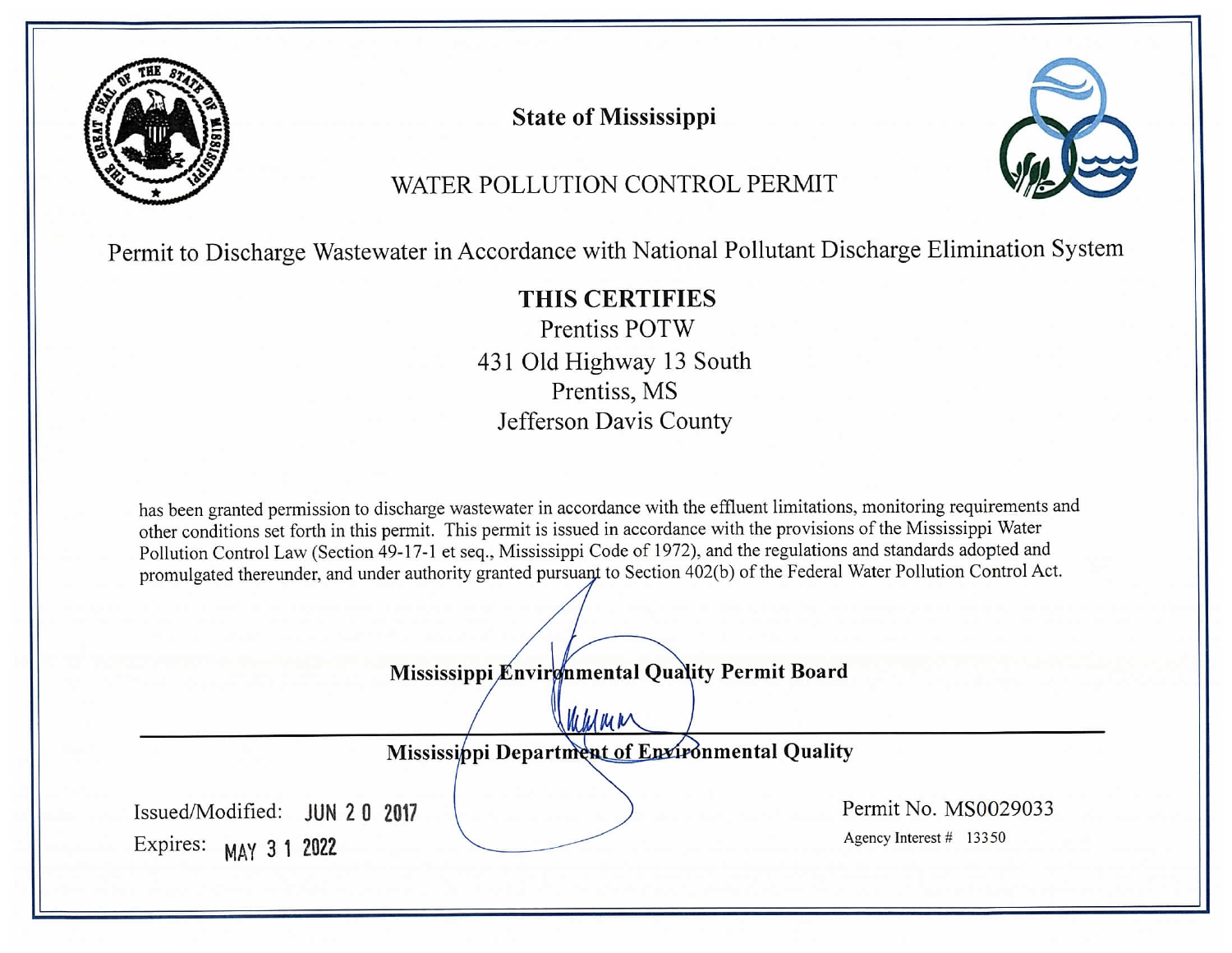### **Table of Contents**

| <b>Other Relevant Documents:</b> |  |
|----------------------------------|--|
| NPDES Form A application         |  |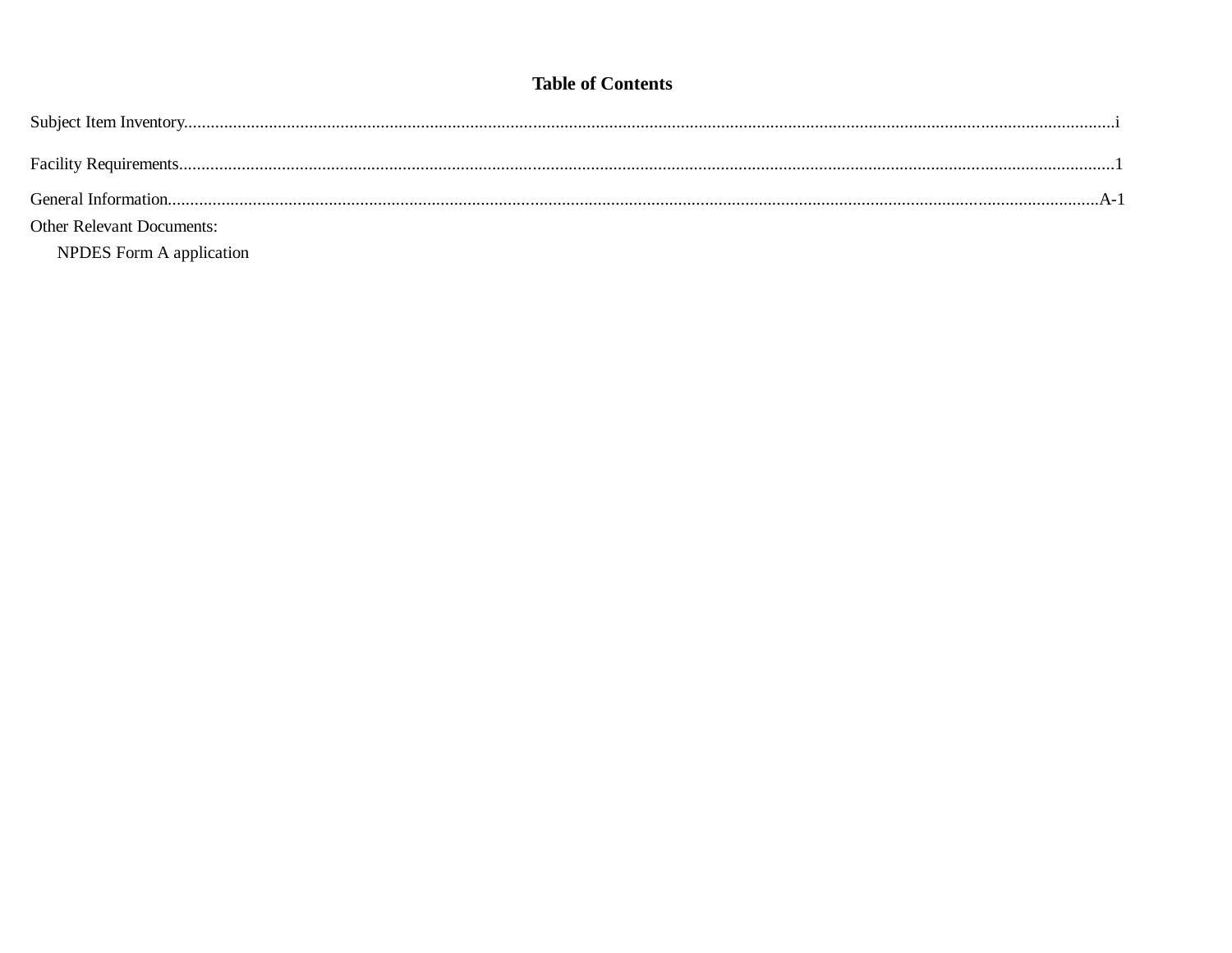### **Permit to Discharge Wastewater in Accordance with National Pollutant Discharge Elimination System** Permit Number:MS0029033 Activity ID No.: PER20170001 Prentiss POTW Subject Item Inventory

### **Subject Item Inventory:**

| ID          | Designation     | <b>Description</b>                                  |
|-------------|-----------------|-----------------------------------------------------|
| AI13350     |                 |                                                     |
| <b>RPNT</b> | MS0029033 - 001 | Outfall 001 (Treated Domestic Wastewater Discharge) |

### **Receiving Stream Relationships:**

| <b>Subject Item</b>                                       | Relationship | <b>Receiving Stream</b>               |
|-----------------------------------------------------------|--------------|---------------------------------------|
| AI 13350                                                  |              | Discharges Into   Big Whitesand Creek |
| RPNT1 Outfall 001 (Treated Domestic Wastewater Discharge) |              | Discharges Into Big Whitesand Creek   |

| <b>KEY</b>                        |                                                |
|-----------------------------------|------------------------------------------------|
| $ACT = Activity$                  | $AI = Agency Interest$                         |
| $AREA = Area$                     | $CAFO =$ Concentrated Animal Feeding Operation |
| $CONT = Control$ Device           | $EQPT = Equipment$                             |
| $IA = Insignificant Activity$     | $IMPD = Impoundment$                           |
| $MAFO = Animal Feeding Operation$ | $PCS = PCS$                                    |
| $RPNT = Release Point$            | $TRMT = Treatment$                             |
| $WDPT = Without$                  |                                                |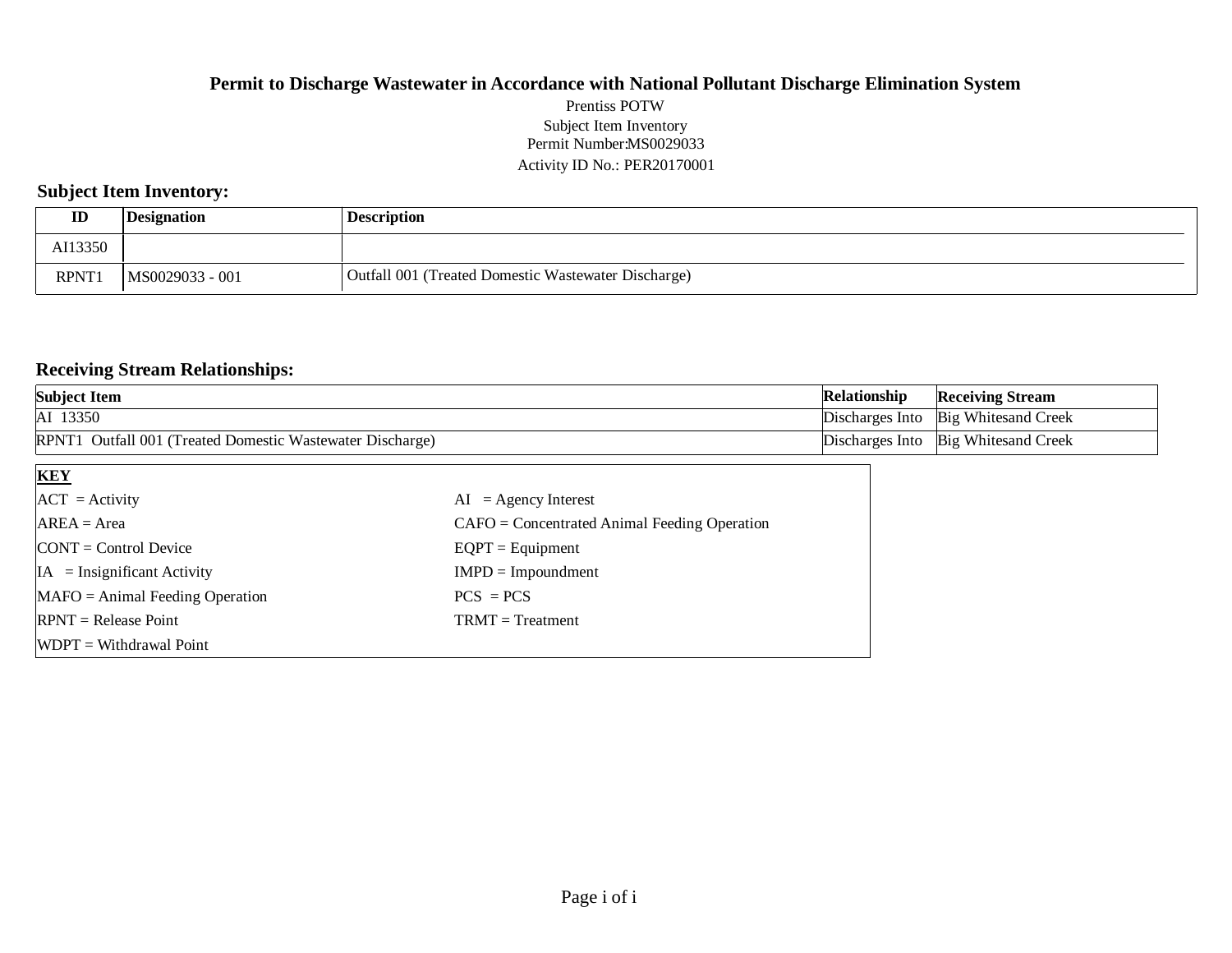### **EFFLUENT LIMITATIONS AND MONITORING REQUIREMENTS**

#### **Outfall 001 (Treated Domestic Wastewater Discharge) Subject Item:**

**RPNT0000000001: MS0029033 - 001** 

Such discharges shall be limited and monitored by the permittee as specified below:

|                                                                                           | <b>Discharge Limitations</b>                          |                                                       |                                                     |                                      |                                         |                                           | <b>Monitoring Requirements</b>            |                        |                           |                     |
|-------------------------------------------------------------------------------------------|-------------------------------------------------------|-------------------------------------------------------|-----------------------------------------------------|--------------------------------------|-----------------------------------------|-------------------------------------------|-------------------------------------------|------------------------|---------------------------|---------------------|
| <b>Parameter</b>                                                                          | <b>Quantity</b> /<br><b>Loading</b><br><b>Average</b> | <b>Quantity</b> /<br><b>Loading</b><br><b>Maximum</b> | <b>Quantity</b> /<br><b>Loading</b><br><b>Units</b> | Quality /<br>Conc.<br><b>Minimum</b> | Quality/<br>Conc.<br><b>Average</b>     | <b>Quality</b><br>Conc.<br><b>Maximum</b> | <b>Quality</b> /<br>Conc.<br><b>Units</b> | <b>Frequency</b>       | <b>Sample Type</b>        | <b>Which Months</b> |
| <b>Ammonia Nitrogen, Total</b><br>(as N)<br><b>Effluent</b>                               | Report<br>Maximum<br>Monthly<br>Average               | Report<br>Maximum<br>Weekly<br>Average                | pounds per day                                      | ******                               | Report<br>Maximum<br>Monthly<br>Average | Report<br>Maximum<br>Weekly<br>Average    | mg/L                                      | Once Every 3<br>Months | <b>Grab Sampling</b>      | Jan-Dec             |
| <b>Ammonia Nitrogen, Total</b><br>(as N)<br><b>Influent</b>                               | Report<br>Maximum<br>Monthly<br>Average               | Report<br>Maximum<br>Weekly<br>Average                | pounds per day                                      | ******                               | Report<br>Maximum<br>Monthly<br>Average | Report<br>Maximum<br>Weekly<br>Average    | mg/L                                      | Once Every 3<br>Months | <b>Grab Sampling</b>      | Jan-Dec             |
| Chlorine, total residual<br><b>Effluent</b>                                               | ******                                                | ******                                                | ******                                              | ******                               | 0.095<br>Maximum<br>Monthly<br>Average  | ******                                    | mg/L                                      | Weekly                 | <b>Grab Sampling</b>      | Jan-Dec             |
| $E$ coli<br><b>Effluent</b>                                                               | ******                                                | ******                                                | ******                                              | ******                               | 126<br>Maximum<br>Monthly<br>Average    | 410<br>Maximum<br>Weekly<br>Average       | $#$ of<br>colonies/100<br>ml              | Once Every 3<br>Months | <b>Grab Sampling</b>      | Jan-Dec             |
| Flow<br><b>Effluent</b>                                                                   | 0.604<br>Maximum<br>Monthly<br>Average                | ******                                                | Million<br>Gallons per<br>Day                       | ******                               | ******                                  | ******                                    | ******                                    | Weekly                 | Instantaneous<br>Sampling | Jan-Dec             |
| <b>Oxygen Demand,</b><br>biochemical, 5-day<br>$(20$ degrees C)<br><b>Effluent</b>        | 151<br>Maximum<br>Monthly<br>Average                  | 227<br>Maximum<br>Weekly<br>Average                   | pounds per day                                      | ******                               | 30<br>Maximum<br>Monthly<br>Average     | 45<br>Maximum<br>Weekly<br>Average        | mg/L                                      | Once Every 3<br>Months | <b>Grab Sampling</b>      | Jan-Dec             |
| <b>Oxygen Demand,</b><br>biochemical, 5-day<br>$(20$ degrees C)<br><b>Influent</b>        | Report<br>Maximum<br>Monthly<br>Average               | Report<br>Maximum<br>Weekly<br>Average                | pounds per day                                      | ******                               | Report<br>Maximum<br>Monthly<br>Average | Report<br>Maximum<br>Weekly<br>Average    | mg/L                                      | Once Every 3<br>Months | <b>Grab Sampling</b>      | Jan-Dec             |
| <b>Oxygen Demand,</b><br>biochemical, 5-day<br>$(20$ degrees C)<br><b>Percent Removal</b> | ******                                                | $******$                                              | ******                                              | 65<br>Minimum                        | ******                                  | ******                                    | % removal<br>efficiency                   | Once Every 3<br>Months | Calculations              | Jan-Dec             |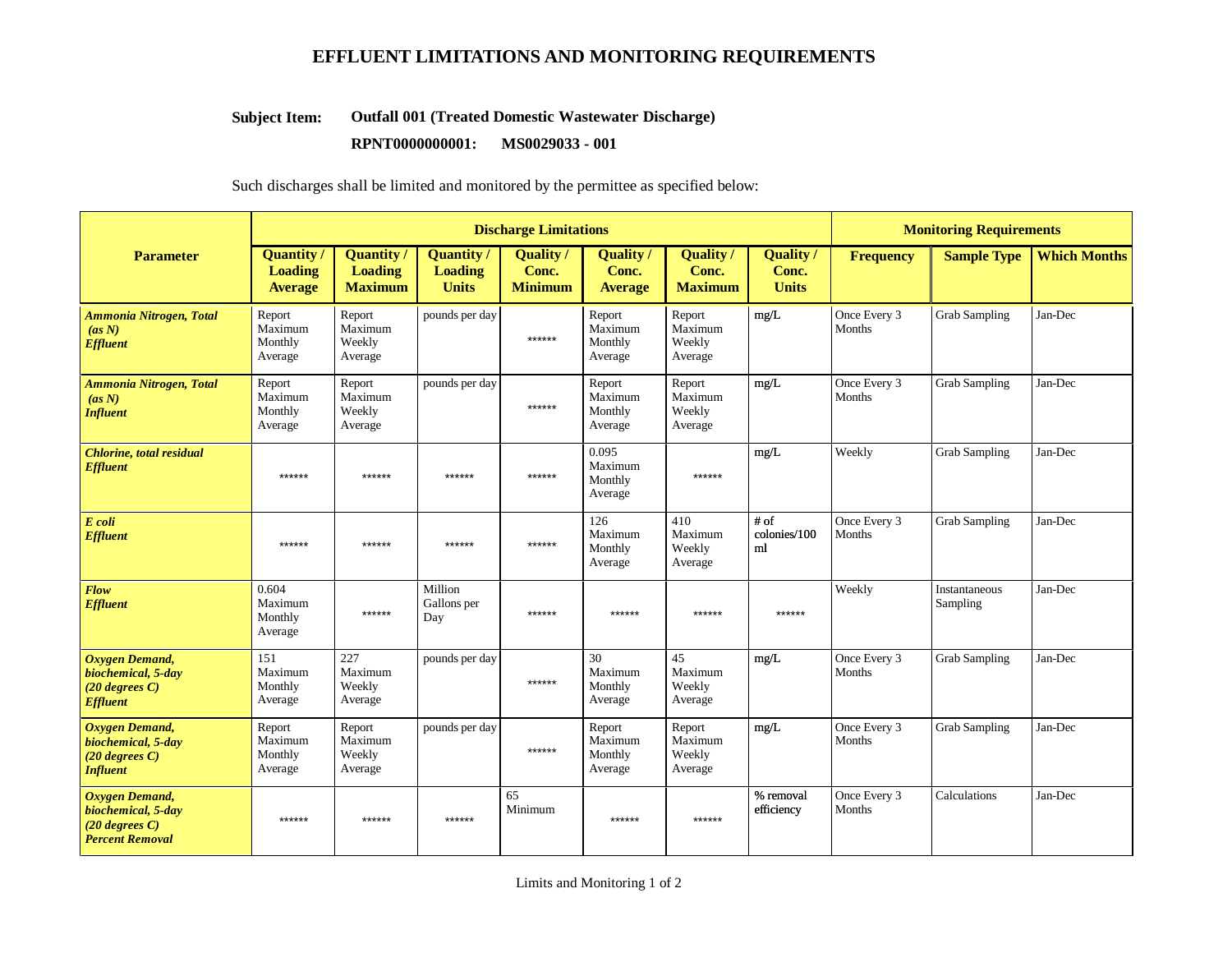### **EFFLUENT LIMITATIONS AND MONITORING REQUIREMENTS**

#### **Outfall 001 (Treated Domestic Wastewater Discharge) Subject Item:**

#### **RPNT0000000001: MS0029033 - 001**

Such discharges shall be limited and monitored by the permittee as specified below:

|                                                           | <b>Discharge Limitations</b>                   |                                                       |                                             |                                             |                                         |                                             |                                           |                               | <b>Monitoring Requirements</b> |                     |  |
|-----------------------------------------------------------|------------------------------------------------|-------------------------------------------------------|---------------------------------------------|---------------------------------------------|-----------------------------------------|---------------------------------------------|-------------------------------------------|-------------------------------|--------------------------------|---------------------|--|
| <b>Parameter</b>                                          | <b>Quantity</b> /<br>Loading<br><b>Average</b> | <b>Quantity /</b><br><b>Loading</b><br><b>Maximum</b> | Quantity/<br><b>Loading</b><br><b>Units</b> | <b>Quality</b> /<br>Conc.<br><b>Minimum</b> | Quality/<br>Conc.<br><b>Average</b>     | <b>Quality</b> /<br>Conc.<br><b>Maximum</b> | <b>Quality</b> /<br>Conc.<br><b>Units</b> | <b>Frequency</b>              | <b>Sample Type</b>             | <b>Which Months</b> |  |
| Oxygen, dissolved<br><b>Effluent</b>                      | ******                                         | ******                                                | $******$                                    | 6.0<br>Minimum                              | ******                                  | ******                                      | mg/L                                      | Once Every 3<br>Months        | <b>Grab Sampling</b>           | Jan-Dec             |  |
| pH<br><b>Effluent</b>                                     | ******                                         | ******                                                | $******$                                    | 6.0<br>Minimum                              | ******                                  | 9.0<br>Maximum                              | <b>SU</b>                                 | Once Every 3<br>Months        | <b>Grab Sampling</b>           | Jan-Dec             |  |
| <b>Solids (Total Suspended)</b><br><b>Effluent</b>        | 453<br>Maximum<br>Monthly<br>Average           | 680<br>Maximum<br>Weekly<br>Average                   | pounds per day                              | ******                                      | 90<br>Maximum<br>Monthly<br>Average     | 135<br>Maximum<br>Weekly<br>Average         | mg/L                                      | Once Every 3<br>Months        | <b>Grab Sampling</b>           | Jan-Dec             |  |
| <b>Solids (Total Suspended)</b><br><b>Influent</b>        | Report<br>Maximum<br>Monthly<br>Average        | Report<br>Maximum<br>Weekly<br>Average                | pounds per day                              | ******                                      | Report<br>Maximum<br>Monthly<br>Average | Report<br>Maximum<br>Weekly<br>Average      | mg/L                                      | Once Every 3<br><b>Months</b> | <b>Grab Sampling</b>           | Jan-Dec             |  |
| <b>Solids (Total Suspended)</b><br><b>Percent Removal</b> | ******                                         | ******                                                | $******$                                    | 65<br>Minimum                               | ******                                  | ******                                      | % removal<br>efficiency                   | Once Every 3<br>Months        | Calculations                   | Jan-Dec             |  |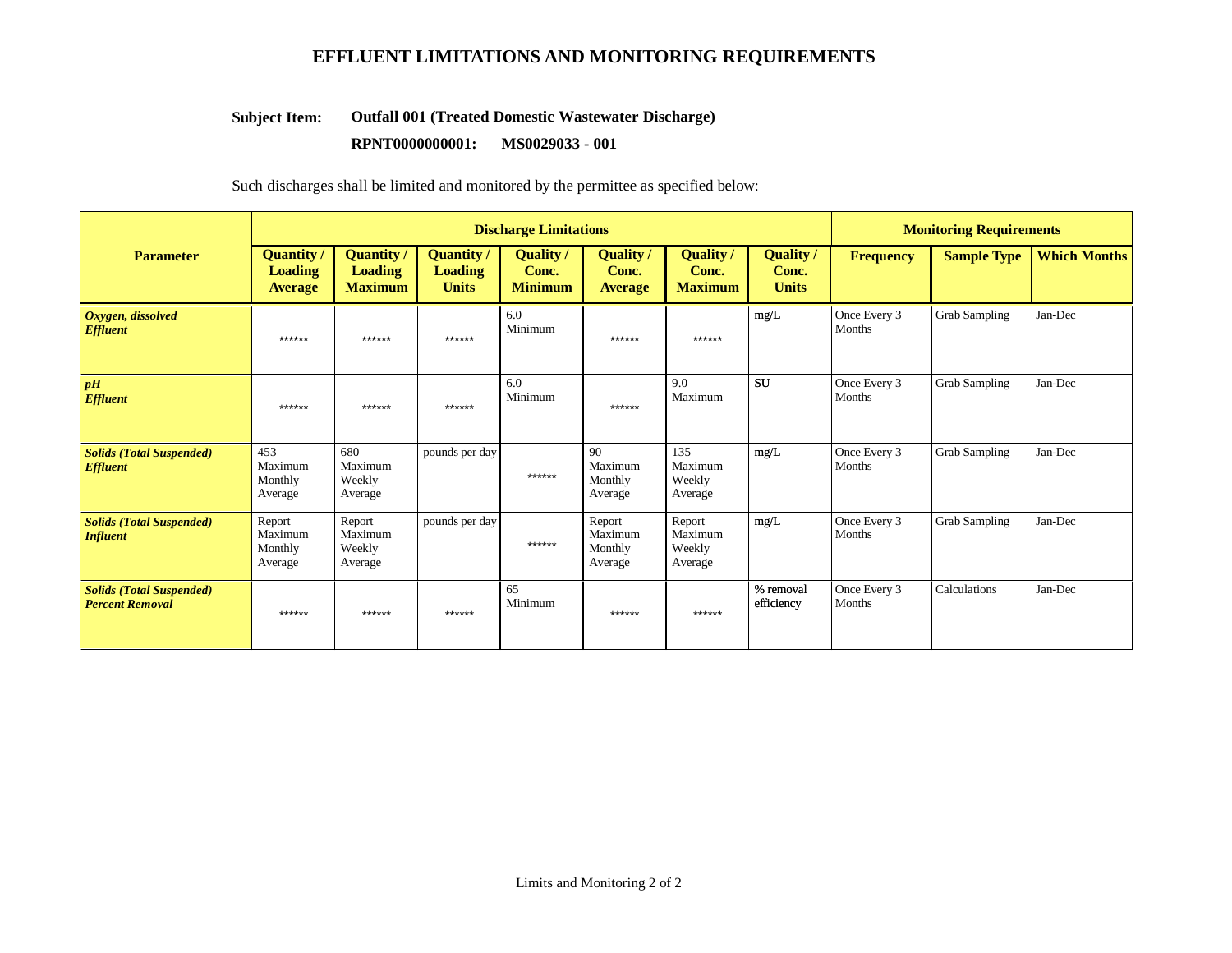Prentiss POTW Facility Requirements Permit Number:MS0029033 Activity ID No.: PER20170001

### **AI0000013350:**

Limitation Requirements:

| Condition<br>No. | Parameter | Condition                                                                                                                                                                                                                                                                                               |
|------------------|-----------|---------------------------------------------------------------------------------------------------------------------------------------------------------------------------------------------------------------------------------------------------------------------------------------------------------|
| $L-1$            |           | There shall be no discharge of floating solids or visible foam in other than trace amounts. [11 Miss. Admin. Code Pt. 6, R.<br>2.2.A(2).                                                                                                                                                                |
| $L-2$            |           | The effluent shall not cause an accumulation of solids or sewage sludges in the receiving stream. [11 Miss. Admin. Code Pt. 6,<br>R. $2.2.A(2).$                                                                                                                                                        |
| $L-3$            |           | The discharges shall not cause the occurrence of a visible sheen on the surface of the receiving waters. [11 Miss. Admin. Code<br>Pt. 6, R. 2.2. $A(2)$ .]                                                                                                                                              |
| $L-4$            |           | Samples taken in compliance with the monitoring requirements specified in this permit shall be taken at the nearest accessible<br>point after final treatment but prior to mixing with the receiving stream or as otherwise specified in this permit. [11 Miss.]<br>Admin. Code Pt. 6, R. 1.1.4.A(28).] |

Record-Keeping Requirements:

| Condition<br>No. | Condition                                                                                                                                                                             |  |  |  |  |  |
|------------------|---------------------------------------------------------------------------------------------------------------------------------------------------------------------------------------|--|--|--|--|--|
| $R-1$            | Recording of Results                                                                                                                                                                  |  |  |  |  |  |
|                  | For each measurement or sample taken pursuant to the requirements of this permit, the permittee shall maintain records of all information obtained from such<br>monitoring including: |  |  |  |  |  |
|                  | (1) The exact place, date, and time of sampling;<br>(2) The dates the analyses were performed;                                                                                        |  |  |  |  |  |
|                  | $(3)$ The person $(s)$ who performed the analyses;                                                                                                                                    |  |  |  |  |  |
|                  | (4) The analytical techniques, procedures or methods used; and<br>(5) The results of all required analyses. [11 Miss. Admin. Code Pt. 6, R. $1.1.4.A(29)(a).$ ]                       |  |  |  |  |  |

Page 1 of 21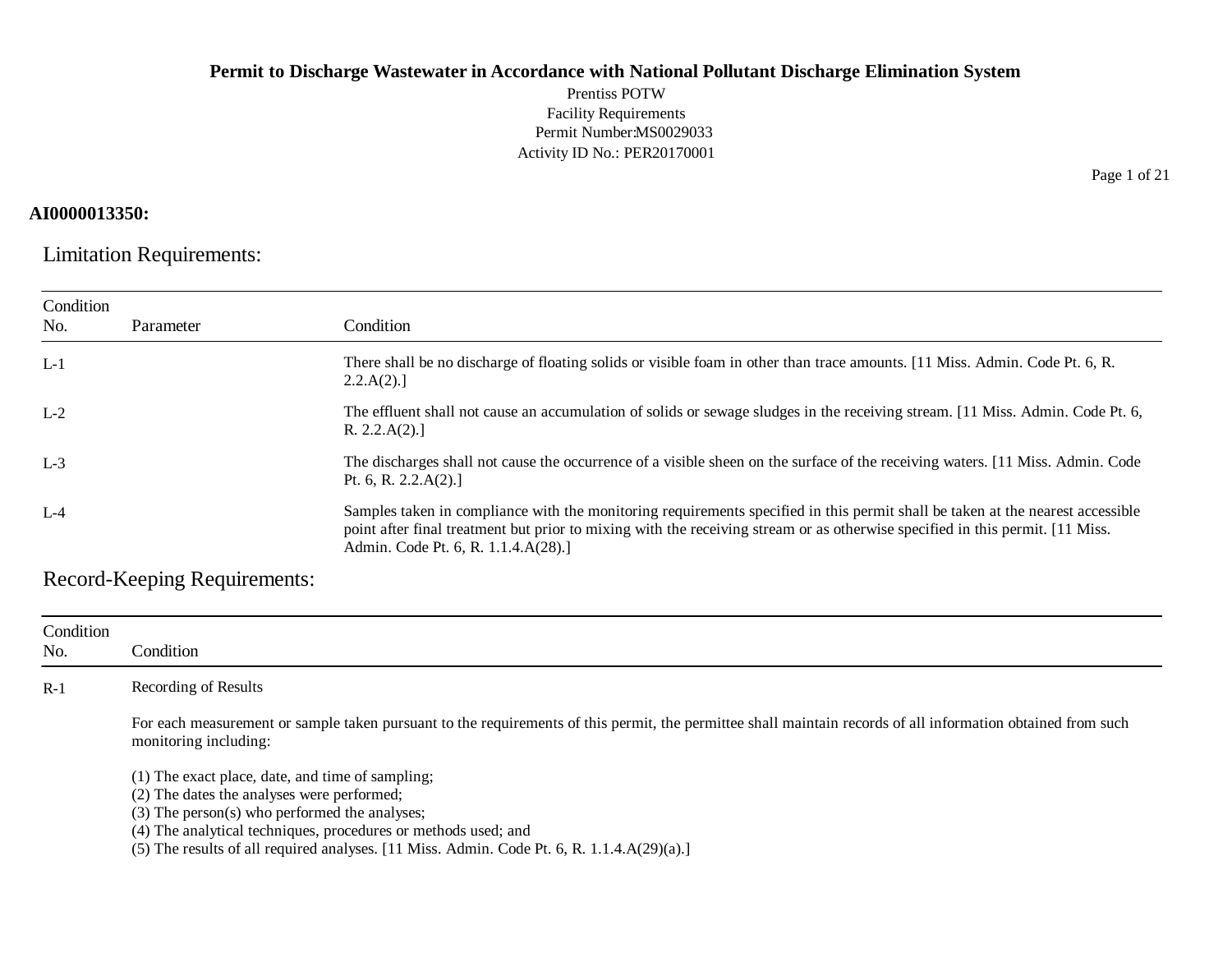Prentiss POTW Facility Requirements Permit Number:MS0029033 Activity ID No.: PER20170001

### **AI0000013350 (continued):**

Submittal/Action Requirements:

| Condition<br>No. | Condition                                                                                                                                                                                                                                                                                                                                                                                                                                                                                                                                                                                                                                                                                                                                                                                                                                                                                                                                                                                                                                                                                                                                                                                                                                                                                                                                                                                                                                                                                                                                                                                                                                                                                 |
|------------------|-------------------------------------------------------------------------------------------------------------------------------------------------------------------------------------------------------------------------------------------------------------------------------------------------------------------------------------------------------------------------------------------------------------------------------------------------------------------------------------------------------------------------------------------------------------------------------------------------------------------------------------------------------------------------------------------------------------------------------------------------------------------------------------------------------------------------------------------------------------------------------------------------------------------------------------------------------------------------------------------------------------------------------------------------------------------------------------------------------------------------------------------------------------------------------------------------------------------------------------------------------------------------------------------------------------------------------------------------------------------------------------------------------------------------------------------------------------------------------------------------------------------------------------------------------------------------------------------------------------------------------------------------------------------------------------------|
| $S-1$            | Sludge Management Requirements.                                                                                                                                                                                                                                                                                                                                                                                                                                                                                                                                                                                                                                                                                                                                                                                                                                                                                                                                                                                                                                                                                                                                                                                                                                                                                                                                                                                                                                                                                                                                                                                                                                                           |
|                  | (1) General Compliance: The permittee shall comply with all existing Federal and State laws and regulations that apply to its sewage sludge use and disposal<br>practice(s), with the Mississippi Nonhazardous Waste Management Regulations and with the CWA Section 405(d) technical standards when promulgated.<br>(2) Reopener: If an applicable "acceptable management practice" or numerical limitation for pollutants in sewage sludge promulgated under Section $405(d)(2)$ of<br>the Clean Water Act, as amended by the Water Quality Act of 1987, is more stringent than the sludge pollutant limit or acceptable managment practice in this<br>permit, or controls a pollutant to conform to the requirements promulgated under Section $405(d)(2)$ . The permittee shall comply with the limitations by no later<br>than the compiance deadline specified in the applicable regulations as required by Section $405(d)(2)(D)$ of the Clean Water Act.<br>(3) Notice of Change in Sludge Disposal Practice: The permittee shall give prior notice to the Director of any change(s) planned in the permittee's sludge use or<br>disposal practice.<br>(4) Cause for Modification: $40$ CFR $122.62(a)(1)$ provides that the following is a cause for modification but not revocation and reissuance of permits except when<br>the permittee requests or agrees.<br>(5) Alterations: There are material and substantial changes or additions to the permitted facility or activity which occurred after permit issuance which justify the<br>application of permit conditions that are different or absent in the existing permit. [11 Miss. Admin. Code Pt. 6, Ch. 1, Subch. 1.] |

Page 2 of 21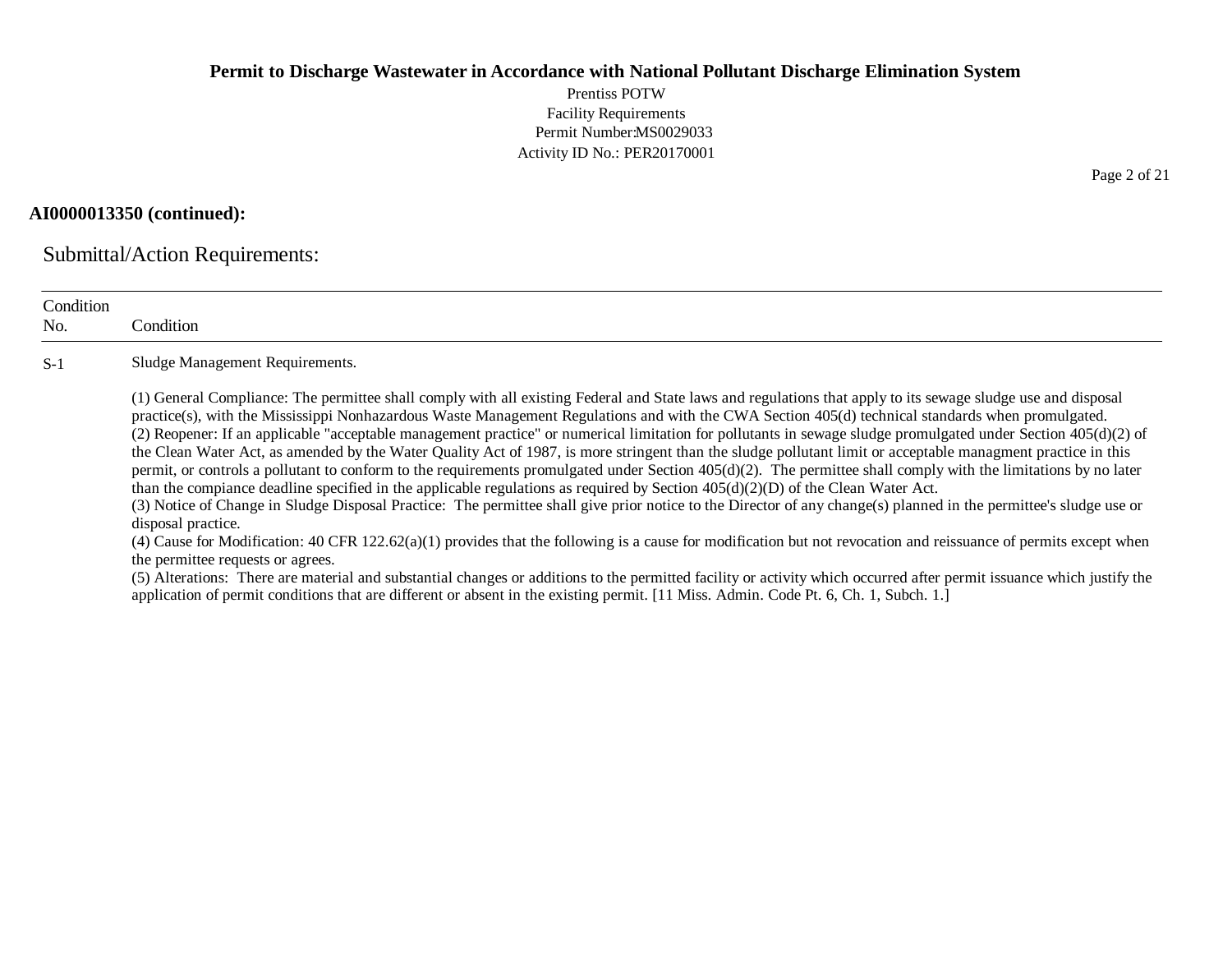Prentiss POTW Facility Requirements Permit Number:MS0029033 Activity ID No.: PER20170001

### **AI0000013350 (continued):**

Submittal/Action Requirements:

| Condition<br>No. | Condition                                                                                                                                                                                                                                                                                                                                                                                                                                                                                                                                                                                                                                                                                                                                                                                                                                                                                                                                                                                                                                                                                                                                                                                                                                                                                                                                                                                                                                                                                                                                                                                                                                                                                                                                                                                                                                                                                                                                                                                                                               |
|------------------|-----------------------------------------------------------------------------------------------------------------------------------------------------------------------------------------------------------------------------------------------------------------------------------------------------------------------------------------------------------------------------------------------------------------------------------------------------------------------------------------------------------------------------------------------------------------------------------------------------------------------------------------------------------------------------------------------------------------------------------------------------------------------------------------------------------------------------------------------------------------------------------------------------------------------------------------------------------------------------------------------------------------------------------------------------------------------------------------------------------------------------------------------------------------------------------------------------------------------------------------------------------------------------------------------------------------------------------------------------------------------------------------------------------------------------------------------------------------------------------------------------------------------------------------------------------------------------------------------------------------------------------------------------------------------------------------------------------------------------------------------------------------------------------------------------------------------------------------------------------------------------------------------------------------------------------------------------------------------------------------------------------------------------------------|
| $S-2$            | Pretreatment Requirements.                                                                                                                                                                                                                                                                                                                                                                                                                                                                                                                                                                                                                                                                                                                                                                                                                                                                                                                                                                                                                                                                                                                                                                                                                                                                                                                                                                                                                                                                                                                                                                                                                                                                                                                                                                                                                                                                                                                                                                                                              |
|                  | (1) This permit shall be modified, or alternately revoked and reissued by a date to be determined to incorporate and approved municipal pretreatment program as<br>required under Section 402(b)(8) of the Federal Water Pollution Control Act and implementing regulations or by the requirements of the approved State<br>pretreatment program, as appropriate.<br>(2) Effluent limitations from this discharge are listed in the Effluent Limitations section of this permit. If it becomes apparent that other pollutants attributable to<br>inputs from major contributing industries using the municipal system are also present in the permittee's discharge, this permit may be revised to specify effluent<br>limitations for any or all of such other pollutants in accordance with best practicable technology or water quality standards.<br>(3) Under no circumstances shall the permittee allow introduction of the following wastes or pollutants into the waste treatment system.<br>(a) Pollutants which create a fire or explosion hazard in the treatment works;<br>(b) Pollutants which will cause corrosive structural damage to treatment works; but in no case discharges with a pH designed lower than 5.0, unless the works are<br>specifically designed to accomodate such discharges;<br>(c) Solids or viscous substances in amounts which cause obstructions to the flow in sewer or interference with the proper operation of the treatment works;<br>(d) Wastewaters at a flow rate and/or pollutant discharge rate which is excessive over relatively short time periods so as to cause a loss of treatment efficiency;<br>(e) Heat in amounts which will inhibit biological activity in the treatment works resulting in interference, but in no case heat in such quantities that the<br>temperature of the influent exceeds 40 degrees Celsius (104 degrees Fahrenheit), unless approval for alternate limits has been granted by the Permit Board. [11<br>Miss. Admin. Code Pt. 6, Ch. 1, Subch. 1.] |
| $S-3$            | Reporting                                                                                                                                                                                                                                                                                                                                                                                                                                                                                                                                                                                                                                                                                                                                                                                                                                                                                                                                                                                                                                                                                                                                                                                                                                                                                                                                                                                                                                                                                                                                                                                                                                                                                                                                                                                                                                                                                                                                                                                                                               |
|                  | Monitoring results obtained during the previous reporting period shall be summarized and reported on a Discharge Monitoring Report (DMR). DMR data must<br>be submitted submitted electronically using the MDEQ NetDMR system NO LATER THAT THE 28TH DAY OF THE MONTH FOLLOWING THE<br>COMPLETED REPORTING PERIOD.                                                                                                                                                                                                                                                                                                                                                                                                                                                                                                                                                                                                                                                                                                                                                                                                                                                                                                                                                                                                                                                                                                                                                                                                                                                                                                                                                                                                                                                                                                                                                                                                                                                                                                                      |
|                  | DMRs and all other reports required herein, shall be signed in accordance with 11 Miss. Admin. Code Pt. 6, R. 1.1.4.A(15)(c)(1). of the Mississippi Wastewater<br>Regulations. [11 Miss. Admin. Code Pt. 6, R. 1.1.4.A(15)c(1)., 40 CFR 122.21(1)(4)(i)]                                                                                                                                                                                                                                                                                                                                                                                                                                                                                                                                                                                                                                                                                                                                                                                                                                                                                                                                                                                                                                                                                                                                                                                                                                                                                                                                                                                                                                                                                                                                                                                                                                                                                                                                                                                |

Page 3 of 21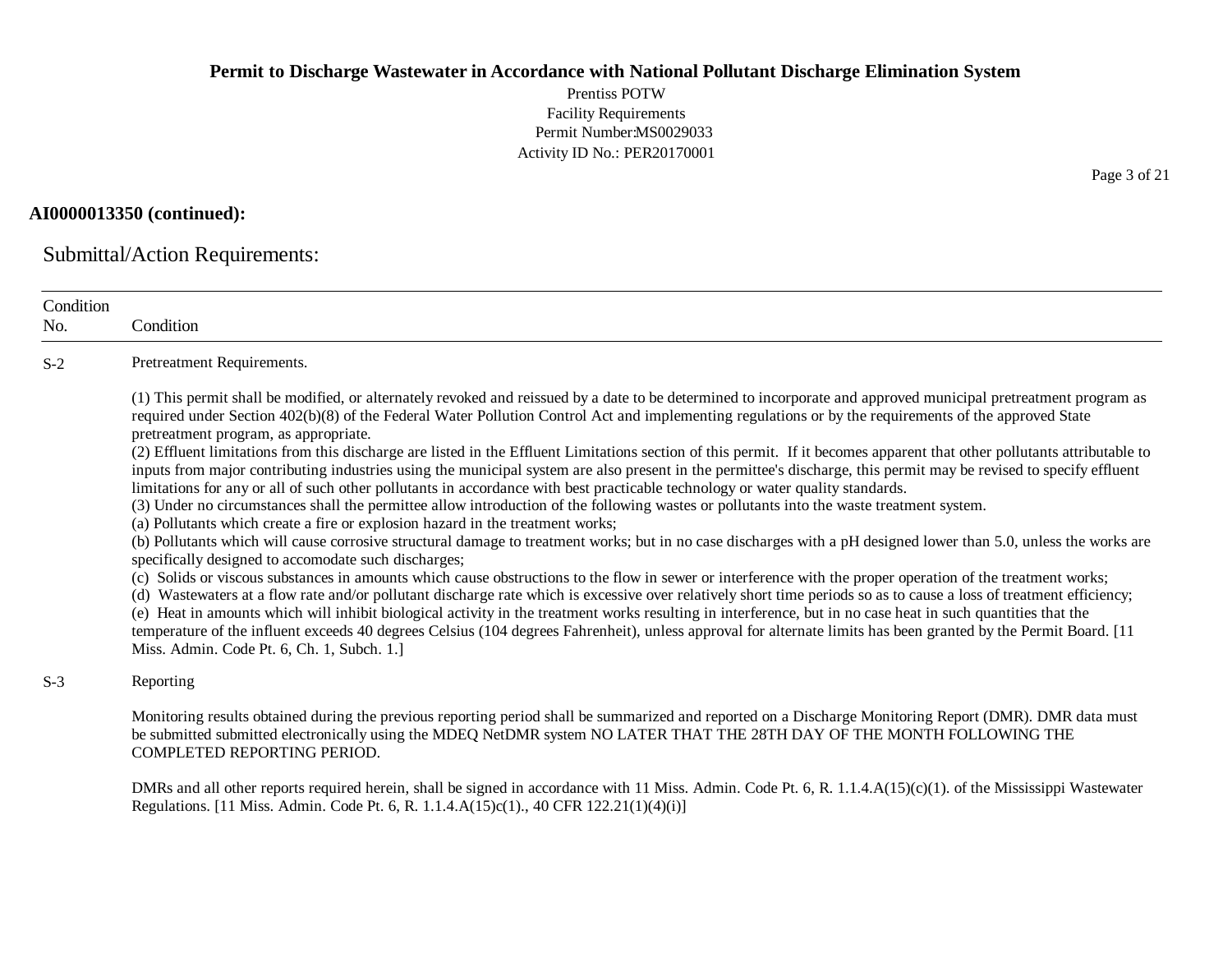Prentiss POTW Facility Requirements Permit Number:MS0029033 Activity ID No.: PER20170001

### **AI0000013350 (continued):**

Submittal/Action Requirements:

| Condition<br>No. | Condition                                                                                                                                                                                                                                                                                                                                                                                                                                                                                                                                                                                                                                                                                                           |
|------------------|---------------------------------------------------------------------------------------------------------------------------------------------------------------------------------------------------------------------------------------------------------------------------------------------------------------------------------------------------------------------------------------------------------------------------------------------------------------------------------------------------------------------------------------------------------------------------------------------------------------------------------------------------------------------------------------------------------------------|
| $S-4$            | Noncompliance Notification - Twenty-Four Hour Reporting                                                                                                                                                                                                                                                                                                                                                                                                                                                                                                                                                                                                                                                             |
|                  | (1) The permittee shall report any noncompliance which may endanger health or the environment. Any information shall be provided orally within 24 hours<br>from the time the permittee becomes aware of the circumstances. A written submission shall also be provided within 5 days of the time the permittee becomes<br>aware of the circumstances. The written submission shall contain a description of the noncompliance and its cause; the period of noncompliance, including exact<br>dates and times, and if the noncompliance has not been corrected, the anticipated time it is expected to continue; and steps taken or planned to reduce, eliminate,<br>and/or prevent recurrence of the noncompliance. |
|                  | (2) The following shall be included as information which must be reported within 24 hours under this paragraph.<br>(i) Any unanticipated bypass which exceeds any effluent limitation in the permit.<br>(ii) Any upset which exceeds any effluent limitation in the permit.<br>(iii) Violation of a maximum daily discharge limitation for any of the pollutants listed by the Permit Board in the permit to be reported within 24 hours.<br>(iv) The Executive Director may waive the written report on a case-by-case basis for reports under paragraph (1) of this section if the oral report has been received<br>within 24 hours.                                                                              |
|                  | All reports required by this condition which are submitted after December 20, 2020, shall be submitted by the permittee electronically as instructed by MDEQ.<br>[11 Miss. Admin. Code Pt. 6, R. 1.1.4.A(29)(e)., 40 CFR 122.41.(1)(6)]                                                                                                                                                                                                                                                                                                                                                                                                                                                                             |
| $S-5$            | Noncompliance Notification - Other Noncompliance                                                                                                                                                                                                                                                                                                                                                                                                                                                                                                                                                                                                                                                                    |
|                  | The permittee shall report all instances of noncompliance not reported under the twenty-four hour reporting requirements, at the time monitoring reports are<br>submitted or within 30 days from the end of the month in which the noncompliance occurs. The reports shall contain the same information as is required under<br>the twenty-four hour reporting requirements contained in this permit.                                                                                                                                                                                                                                                                                                               |
|                  | All reports required by this condition which are submitted after December 20, 2020, shall be submitted by the permittee electronically as instructed by MDEQ.<br>[11 Miss. Admin. Code Pt. 6, R. 1.1.4.A(29)(f)., 40 CFR 122.41.(1)(7)]                                                                                                                                                                                                                                                                                                                                                                                                                                                                             |

Page 4 of 21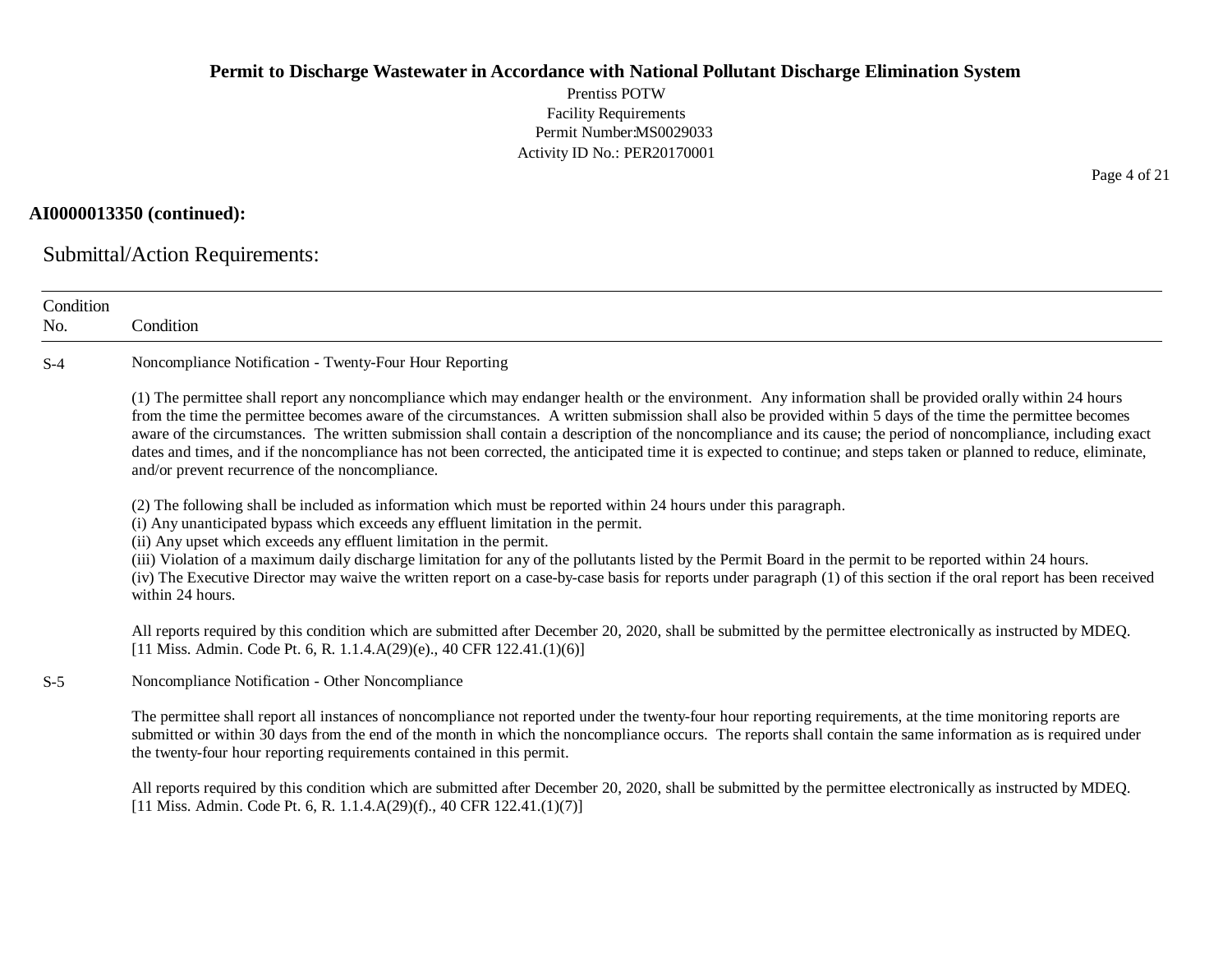Prentiss POTW Facility Requirements Permit Number:MS0029033 Activity ID No.: PER20170001

### **AI0000013350 (continued):**

Submittal/Action Requirements:

| Condition<br>No. | Condition                                                                                                                                                                                                                                                                                                                                                                                                                                                                    |
|------------------|------------------------------------------------------------------------------------------------------------------------------------------------------------------------------------------------------------------------------------------------------------------------------------------------------------------------------------------------------------------------------------------------------------------------------------------------------------------------------|
| $S-6$            | Noncompliance Notification - Other Information                                                                                                                                                                                                                                                                                                                                                                                                                               |
|                  | Where the permittee becomes aware that it failed to submit any relevant facts in a permit application, or submitted incorrect information in a permit application<br>or in any report to the Permit Board, it shall promptly submit such facts or information. [11 Miss. Admin. Code Pt. 6, R. 1.1.4.A(29)(g).]                                                                                                                                                              |
| $S-7$            | <b>Bypassing -Notice</b>                                                                                                                                                                                                                                                                                                                                                                                                                                                     |
|                  | Anticipated bypass-<br>If the permittee knows in advance of the need for a bypass, it shall submit prior notice, if possible at least ten days before the date of the bypass.                                                                                                                                                                                                                                                                                                |
|                  | Unanticipated bypass-<br>The permittee shall submit notice of an unanticipated bypass as required by the twenty-four hour reporting requirements set forth in this permit.                                                                                                                                                                                                                                                                                                   |
|                  | All reports required by this condition which are submitted after December 20, 2020, shall be submitted by the permittee electronically as instructed by MDEQ.<br>$[40 \text{ CFR } 122.41 \text{ (m)}(3) \text{ (i, ii)}]$                                                                                                                                                                                                                                                   |
| $S-8$            | <b>Expiration of Permit</b>                                                                                                                                                                                                                                                                                                                                                                                                                                                  |
|                  | At least 180 days prior to the expiration date of this permit pursuant to the State law and regulation, the permittee who wishes to continue to operate under this<br>permit shall submit an application to the Permit Board for reissuance. The Permit Board may grant permission to submit an application later than this, but no<br>later than the expiration date of the permit. $[11 \text{ Miss. } \text{Admin. } \text{Code Pt. } 6, \text{R. } 1.1.5. \text{B}(1).]$ |

Page 5 of 21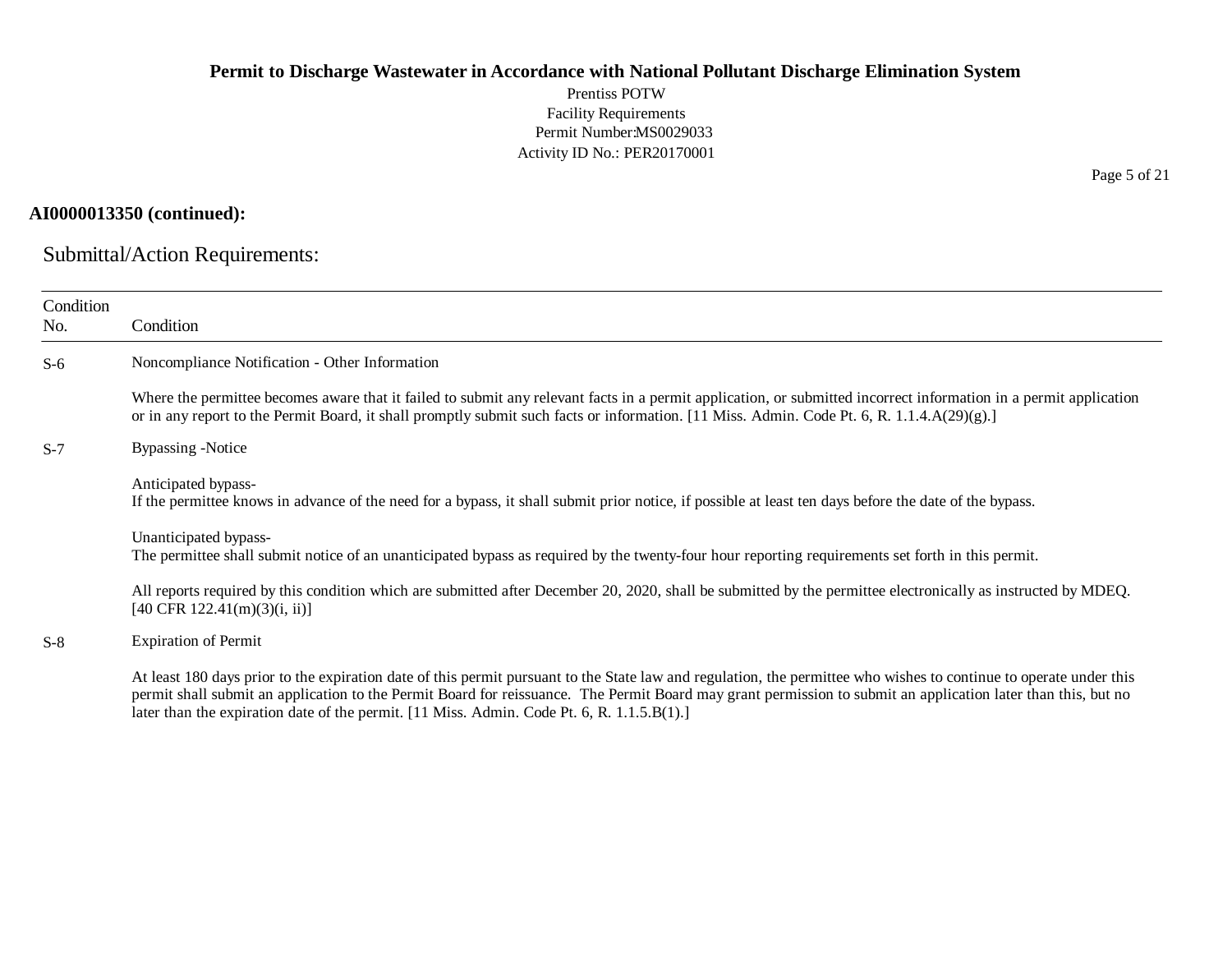Prentiss POTW Facility Requirements Permit Number:MS0029033 Activity ID No.: PER20170001

### **AI0000013350 (continued):**

Narrative Requirements:

### **Definitions:**

| Condition<br>No. | Condition                                                                                                                                                                                                                                                                                                                                                                                                                                                                                                                                                                                   |
|------------------|---------------------------------------------------------------------------------------------------------------------------------------------------------------------------------------------------------------------------------------------------------------------------------------------------------------------------------------------------------------------------------------------------------------------------------------------------------------------------------------------------------------------------------------------------------------------------------------------|
| $T-1$            | Definitions: General                                                                                                                                                                                                                                                                                                                                                                                                                                                                                                                                                                        |
|                  | The permittee shall refer to 11 Miss. Admin. Code Pt. 6, R. 1.1.1.A for definitions of any permit term not specified in this permit. [11 Miss. Admin. Code Pt. 6,<br>R. 1.1.1.A.]                                                                                                                                                                                                                                                                                                                                                                                                           |
| $T-2$            | Definitions: Monthly Average                                                                                                                                                                                                                                                                                                                                                                                                                                                                                                                                                                |
|                  | "Monthly Average" means the average of "daily discharges" over a calendar month, calculated as the sum of all "daily discharges" measured during a calendar<br>month divided by the number of "daily discharges" measured during the month. The monthly average for fecal coliform bacteria is the geometric mean of "daily<br>discharges" measured during the calendar month. In computing the geometric mean for fecal coliform bacteria, the value one (1) shall be substituted for sample<br>results of zero. [11 Miss. Admin. Code Pt. 6, R. 1.1.1.A(44).]                             |
| $T-3$            | Definitions: Daily Discharge                                                                                                                                                                                                                                                                                                                                                                                                                                                                                                                                                                |
|                  | "Daily discharge" means the "discharge of a pollutant" measured during a calendar day or any 24-hour period that reasonably represents the calendar day for<br>purposes of sampling. For pollutants with limitations expressed in units of mass, the "daily discharge" is calculated as the total mass of the pollutant discharged<br>over the day. For pollutants with limitations expressed in other units of measurements, the "daily average" is calculated as the average measurement of the<br>discharge of the pollutant over the day. [11 Miss. Admin. Code Pt. 6, R. 1.1.1.A(15).] |
| $T-4$            | Definitions: Daily Maximum                                                                                                                                                                                                                                                                                                                                                                                                                                                                                                                                                                  |
|                  | "Daily maximum" means the highest "daily discharge" over a calendar month. [11 Miss. Admin. Code Pt. 6, R. 1.1.1.A(16).]                                                                                                                                                                                                                                                                                                                                                                                                                                                                    |
| $T-5$            | Definitions: Maximum Weekly Average                                                                                                                                                                                                                                                                                                                                                                                                                                                                                                                                                         |
|                  | Maximum Weekly Average means the highest "weekly average" over a monitoring period. [40 CFR 122]                                                                                                                                                                                                                                                                                                                                                                                                                                                                                            |

Page 6 of 21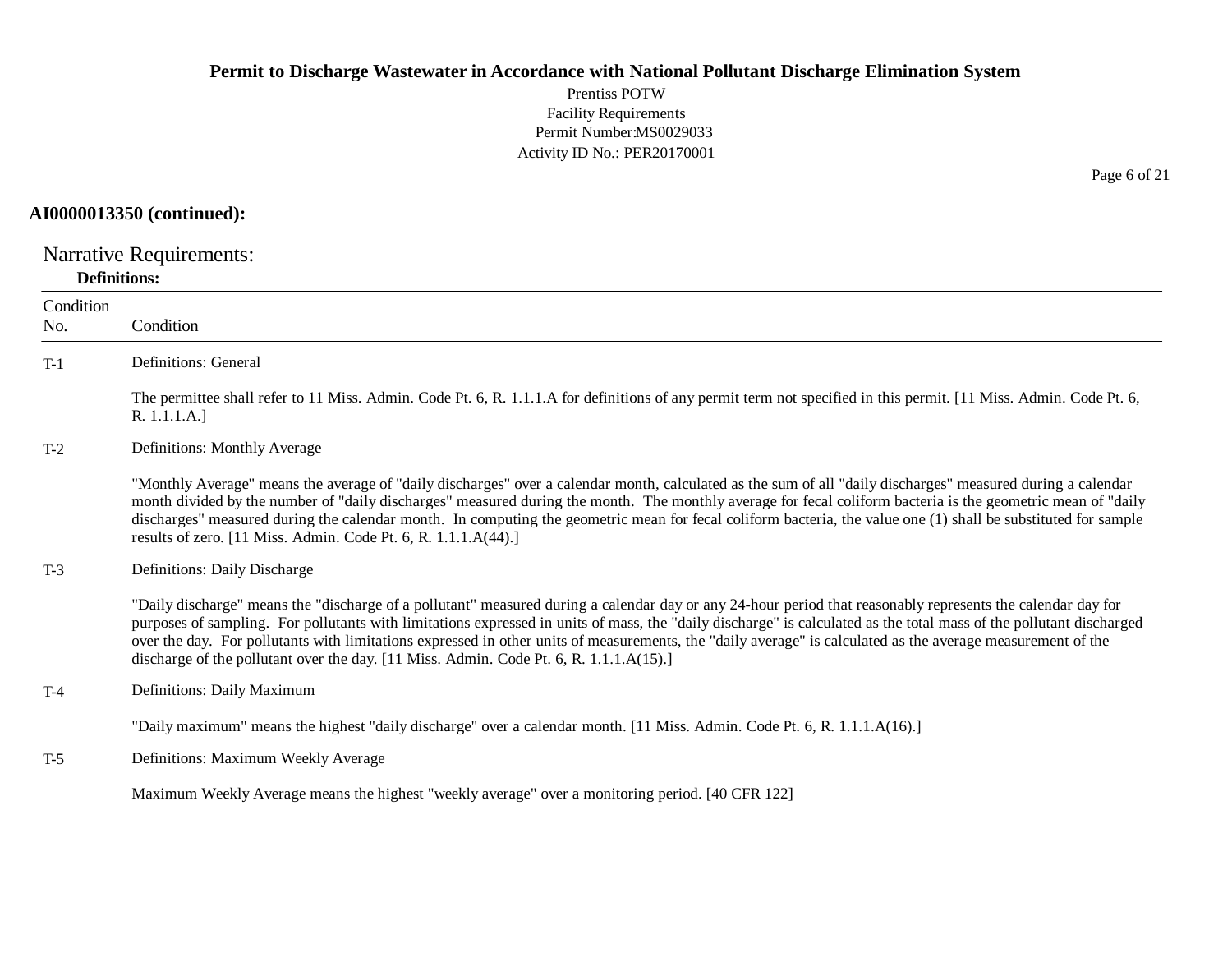Prentiss POTW Facility Requirements Permit Number:MS0029033 Activity ID No.: PER20170001

### **AI0000013350 (continued):**

Narrative Requirements:

#### **Definitions:**

| Condition<br>No. | Condition                                                                                                                                                                                                                                                                                                                                                                                                                                                                                                                                                                                                                                                                      |
|------------------|--------------------------------------------------------------------------------------------------------------------------------------------------------------------------------------------------------------------------------------------------------------------------------------------------------------------------------------------------------------------------------------------------------------------------------------------------------------------------------------------------------------------------------------------------------------------------------------------------------------------------------------------------------------------------------|
| $T-6$            | <b>Definitions: Toxic Pollutants</b>                                                                                                                                                                                                                                                                                                                                                                                                                                                                                                                                                                                                                                           |
|                  | "Toxic pollutants" means any pollutant listed as toxic under Section $307(a)(1)$ or, in the case of "sludge use or disposal practices", any pollutant identified in<br>regulations implementing Section 405(d) of the Clean Water Act. [11 Miss. Admin. Code Pt. 6, R. 1.1.1.A(71).]                                                                                                                                                                                                                                                                                                                                                                                           |
| $T-7$            | Definitions: Hazardous Substances                                                                                                                                                                                                                                                                                                                                                                                                                                                                                                                                                                                                                                              |
|                  | "Hazardous substances" are defined in 40 CFR 116.4. [40 CFR 116.4]                                                                                                                                                                                                                                                                                                                                                                                                                                                                                                                                                                                                             |
| $T-8$            | Definitions: Weekly Average                                                                                                                                                                                                                                                                                                                                                                                                                                                                                                                                                                                                                                                    |
|                  | "Weekly average" means the average of "daily discharges" over a calendar week, calculated as the sum of all "daily discharges" measured during a calendar week<br>divided by the number of "daily discharges" measured during that week. The weekly average for fecal coliform bacteria is the geometric mean of all "daily<br>discharges" measured in a calendar week. In computing the geometric mean for fecal coliform bacteria, one (1) shall be substituted for sample results of zero. For<br>self-monitoring purposes, the value to be reported is the single highest weekly average computed during a calendar month. [11 Miss. Admin. Code Pt. 6, R.<br>1.1.1.A(86). |
| $T-9$            | Definitions: Quarterly Average                                                                                                                                                                                                                                                                                                                                                                                                                                                                                                                                                                                                                                                 |
|                  | "Quarterly Average" means the average of "daily discharges" over a three month period, calculated as the sum of all "daily discharges" measured during the<br>quarter divided by the number of "daily discharges" measured during the quarter. The quarterly average for fecal coliform bacteria is the geometric mean of<br>"daily discharges" measured during the quarter. In computing the geometric mean for fecal coliform bacteria, the value one (1) shall be substituted for sample<br>results of zero. [11 Miss. Admin. Code Pt. 6, R. 1.1.1.A(61).]                                                                                                                  |
| $T-10$           | Definitions: Quarterly Maximum                                                                                                                                                                                                                                                                                                                                                                                                                                                                                                                                                                                                                                                 |
|                  | "Quarterly Maximum" means the highest "daily discharge" measured over a three-month period. [11 Miss. Admin. Code Pt. 6, R.1.1.1.A(62).]                                                                                                                                                                                                                                                                                                                                                                                                                                                                                                                                       |

Page 7 of 21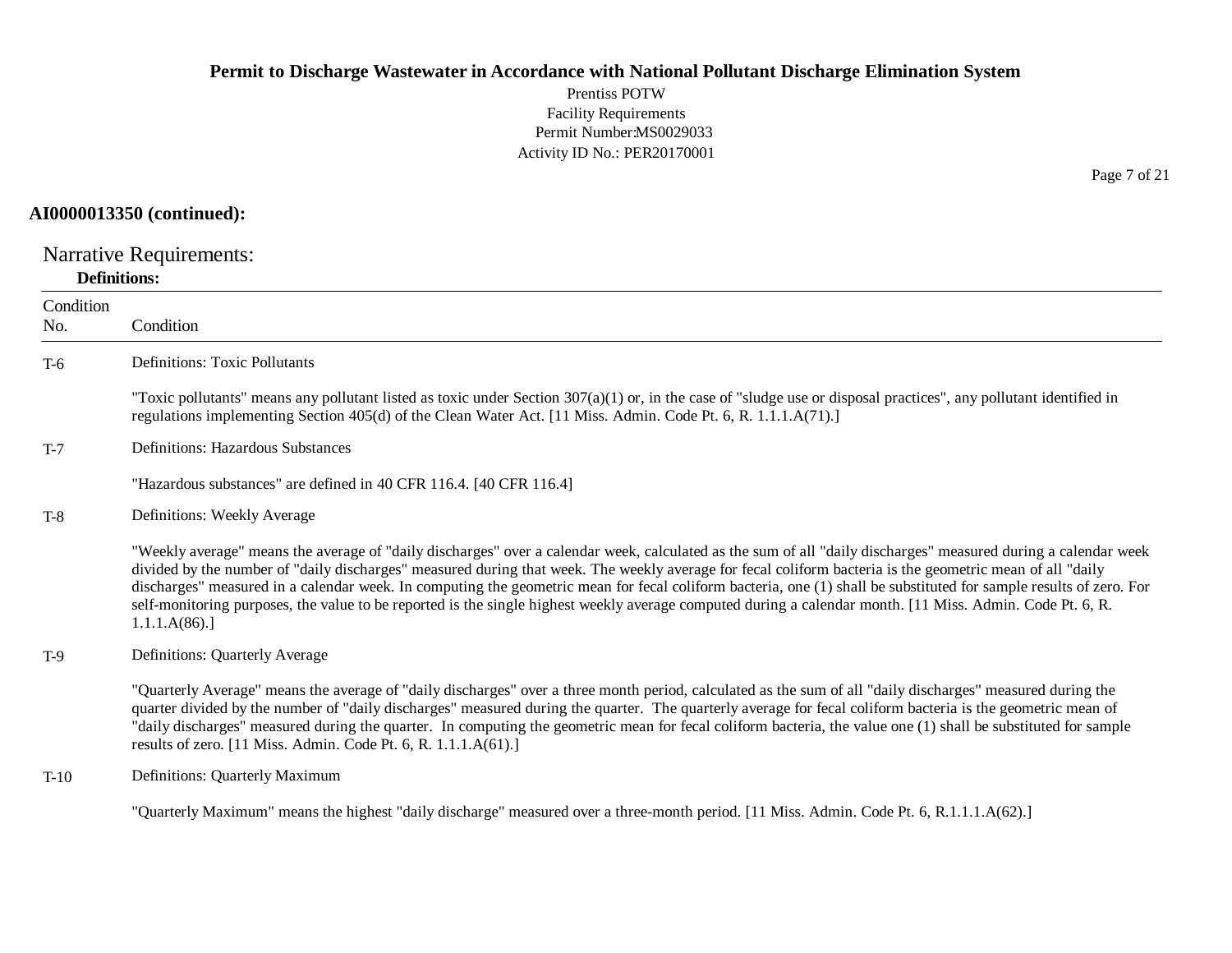Prentiss POTW Facility Requirements Permit Number:MS0029033 Activity ID No.: PER20170001

### **AI0000013350 (continued):**

Narrative Requirements:

### **Definitions:**

| Condition<br>No. | Condition                                                                                                                                                                                                                                                                                                                                                                                                                                                                                                                                                  |
|------------------|------------------------------------------------------------------------------------------------------------------------------------------------------------------------------------------------------------------------------------------------------------------------------------------------------------------------------------------------------------------------------------------------------------------------------------------------------------------------------------------------------------------------------------------------------------|
| $T-11$           | Definitions: Maximum Monthly Average                                                                                                                                                                                                                                                                                                                                                                                                                                                                                                                       |
|                  | Maximum Monthly Average means the highest "monthly average" over a monitoring period. [40 CFR 122]                                                                                                                                                                                                                                                                                                                                                                                                                                                         |
| $T-12$           | Definitions: Yearly Average                                                                                                                                                                                                                                                                                                                                                                                                                                                                                                                                |
|                  | "Yearly Average" means the average of "daily discharges" over a calendar year, calculated as the sum of all "daily discharges" measured during the calendar year<br>divided by the number of "daily discharges" measured during the calendar year. The yearly average for fecal coliform bacteria is the geometric mean of "daily<br>discharges" during the calendar year. In computing the geometric mean for fecal coliform bacteria, the value one (1) shall be substituted for sample results of<br>zero. [11 Miss. Admin. Code Pt. 6, R.1.1.1.A(87).] |
| $T-13$           | Definitions: Yearly Maximum                                                                                                                                                                                                                                                                                                                                                                                                                                                                                                                                |
|                  | "Yearly Maximum" means the highest "daily discharge" measured over a calendar year. [11 Miss. Admin. Code Pt. 6, R. 1.1.1.A(88).]                                                                                                                                                                                                                                                                                                                                                                                                                          |
| $T-14$           | Definitions: "Submitted" means the document is postmarked on or before the applicable deadline, except as otherwise specified. [11 Miss. Admin. Code Pt.<br>6, R. 1.1.1. $A(67)$ .]                                                                                                                                                                                                                                                                                                                                                                        |
| Condition<br>No. | Condition                                                                                                                                                                                                                                                                                                                                                                                                                                                                                                                                                  |
| $T-15$           | The permittee shall achieve compliance with the effluent limitations specified for discharge in accordance with the following schedule: Upon Permit Issuance. [11]<br>Miss. Admin. Code Pt. 6, R. 1.1.4.A(9).]                                                                                                                                                                                                                                                                                                                                             |
| $T-16$           | No later than 10 days following the date of compliance specified by this permit, the permittee shall submit either a report of progress or, in the case of specific<br>actions being required by identified dates, a written notice of compliance or noncompliance. In the latter case, the notice shall include the cause of<br>noncompliance, any remedial actions taken, and the probability of meeting the next scheduled requirement. [11 Miss. Admin. Code Pt. 6, R. 1.1.4.A(10).]                                                                   |

Page 8 of 21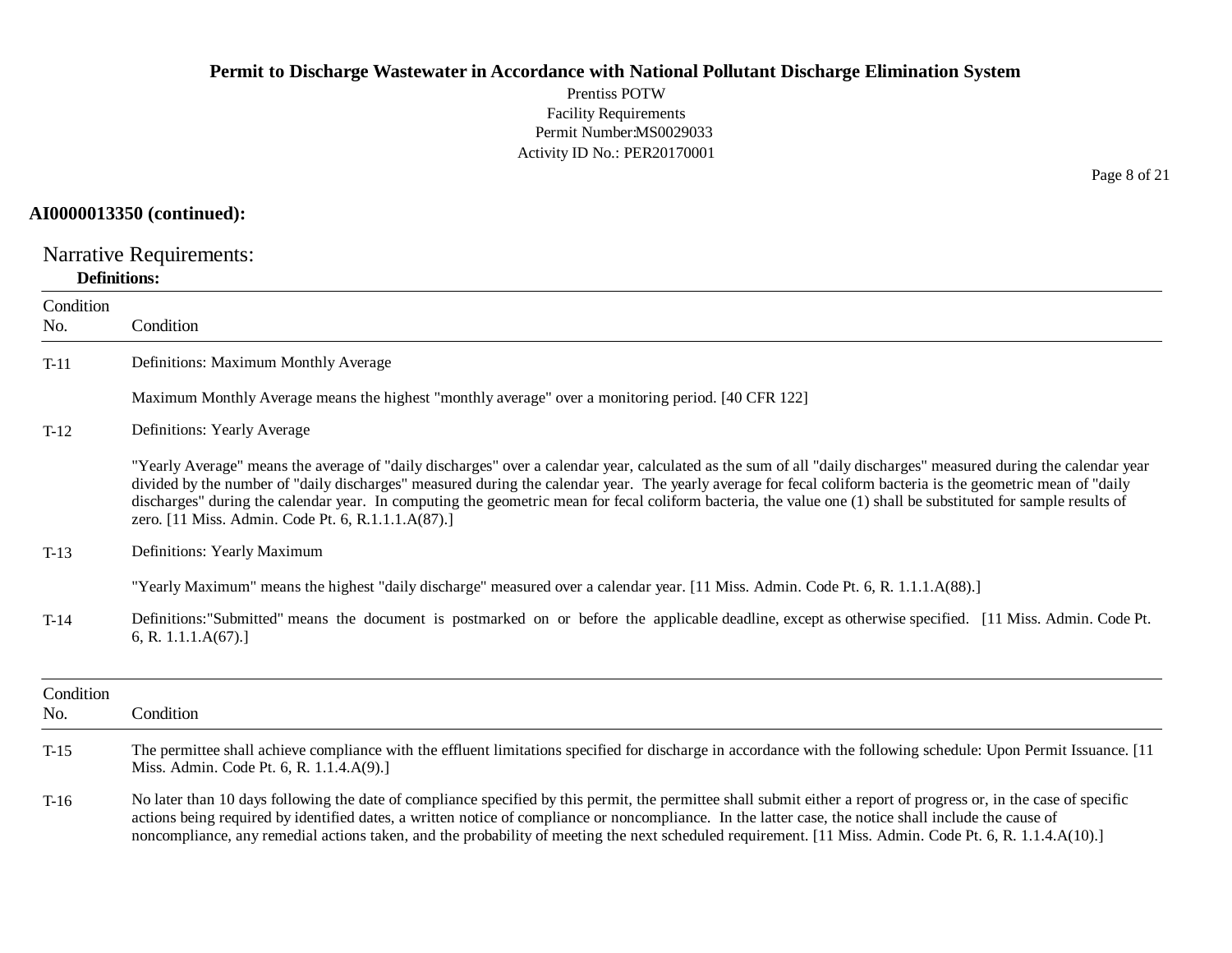Prentiss POTW Facility Requirements Permit Number:MS0029033 Activity ID No.: PER20170001

**AI0000013350 (continued):**

Narrative Requirements:

| Condition<br>No. | Condition                                                                                                                                                                                                                                                                                                                                                                                                                                                                                                                                                                                                                                                                                                                                                                                                                                                                                                                                                                                                 |
|------------------|-----------------------------------------------------------------------------------------------------------------------------------------------------------------------------------------------------------------------------------------------------------------------------------------------------------------------------------------------------------------------------------------------------------------------------------------------------------------------------------------------------------------------------------------------------------------------------------------------------------------------------------------------------------------------------------------------------------------------------------------------------------------------------------------------------------------------------------------------------------------------------------------------------------------------------------------------------------------------------------------------------------|
| $T-17$           | Change in Discharge                                                                                                                                                                                                                                                                                                                                                                                                                                                                                                                                                                                                                                                                                                                                                                                                                                                                                                                                                                                       |
|                  | All discharges authorized herein shall be consistent with the terms and conditions of this permit. The discharge of any pollutant identified in this permit more<br>frequently than or at a level in excess of that authorized shall constitute a violation of the permit. Any anticipated facility expansions or treatment modifications<br>which result in new, different, or increased discharges of pollutants must be reported by submission of a new NPDES application. If such changes will not violate<br>the effluent limitations to the Mississippi Environmental Quality Permit Board, the permit may be modified to specify and limit any pollutants not previously<br>limited. [11 Miss. Admin. Code Pt. 6, R. 1.1.4.A.]                                                                                                                                                                                                                                                                     |
| $T-18$           | <b>Adverse Impacts</b>                                                                                                                                                                                                                                                                                                                                                                                                                                                                                                                                                                                                                                                                                                                                                                                                                                                                                                                                                                                    |
|                  | The permittee shall take all reasonable steps to minimize or prevent any discharge in violation of the permit that has a reasonable likelihood of adversely affecting<br>human health or the environment. [11 Miss. Admin. Code Pt. 6, R. 1.1.4.A(19).]                                                                                                                                                                                                                                                                                                                                                                                                                                                                                                                                                                                                                                                                                                                                                   |
| $T-19$           | The permittee shall provide written notification to the Mississippi Commission on Environmental Quality no later than thirty (30) days after the loss of the<br>permittee's certified operator. [11 Miss. Admin. Code Pt. 6, Ch. 1, Subch. 1.]                                                                                                                                                                                                                                                                                                                                                                                                                                                                                                                                                                                                                                                                                                                                                            |
| $T-20$           | <b>Representative Sampling</b>                                                                                                                                                                                                                                                                                                                                                                                                                                                                                                                                                                                                                                                                                                                                                                                                                                                                                                                                                                            |
|                  | Samples and measurements taken as required herein shall be representative of the volume and nature of the monitored wastewater. [11 Miss. Admin. Code Pt. 6,<br>R. $1.1.4.A(28)(e).$                                                                                                                                                                                                                                                                                                                                                                                                                                                                                                                                                                                                                                                                                                                                                                                                                      |
| $T-21$           | Reporting                                                                                                                                                                                                                                                                                                                                                                                                                                                                                                                                                                                                                                                                                                                                                                                                                                                                                                                                                                                                 |
|                  | If the results for a given sample analysis are such that any parameter (other than fecal coliform) is not detected at or above the minimum level for the test method<br>used, a value of zero will be used for that sample in calculating an arithmetic mean value for the parameter. If the resulting calculated arithmetic mean value for<br>that reporting period is zero, the permittee shall report "NODI = $B$ " on the DMR. For fecal coliform, a value of 1.0 shall be used in calculating the geometric<br>mean. If the resulting fecal coliform mean value is 1.0, the permittee shall report "NODI = B" on the DMR. For each quantitative sample value that is not<br>detectable, the test method used and the minimum level for that method for that parameter shall be attached to and submitted with the DMR. The permittee shall<br>then be considered in compliance with the appropriate effluent limitation and/or reporting requirement. [11 Miss. Admin. Code Pt. 6, Ch. 1, Subch. 2.] |

Page 9 of 21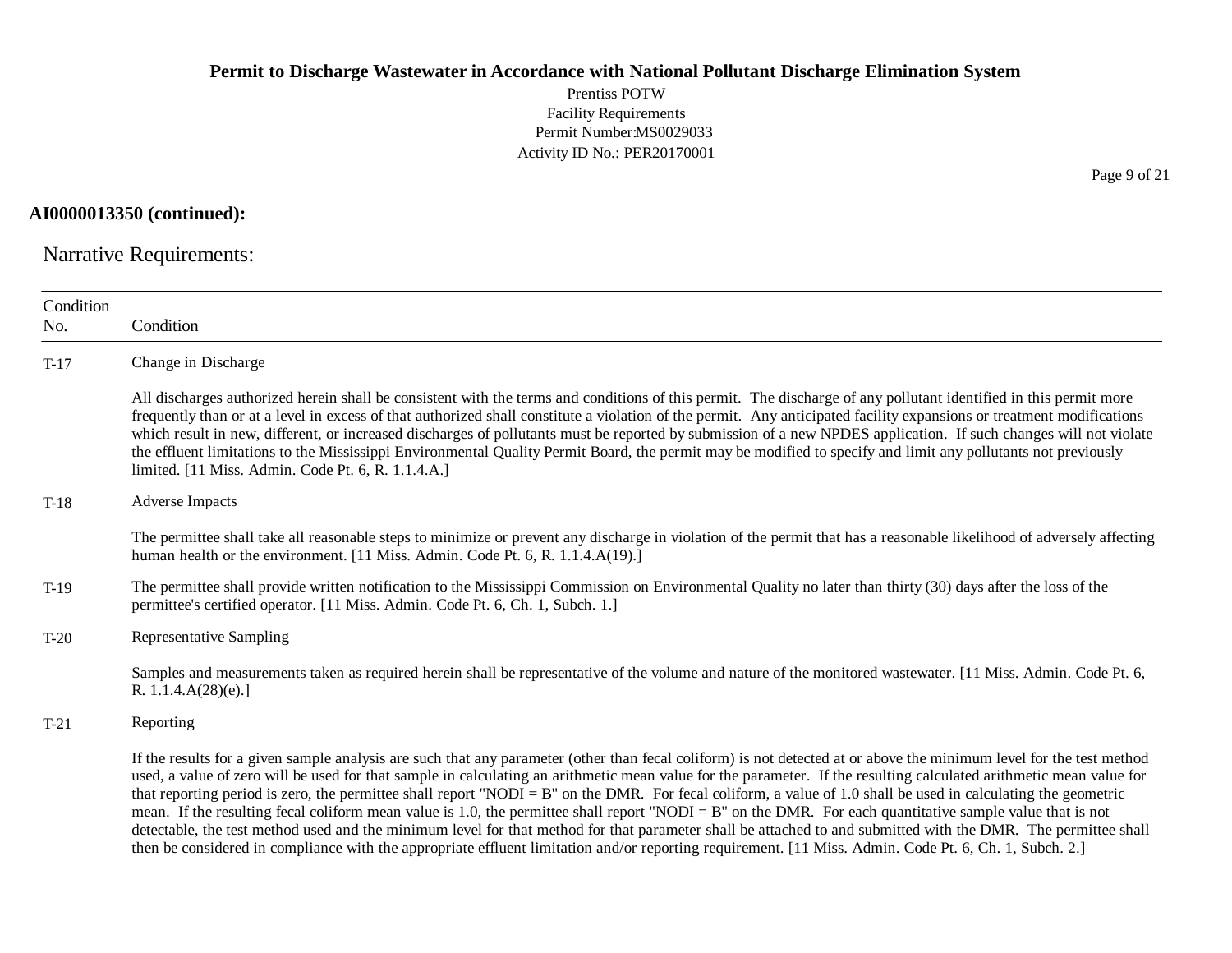Prentiss POTW Facility Requirements Permit Number:MS0029033 Activity ID No.: PER20170001

**AI0000013350 (continued):**

Narrative Requirements:

| Condition<br>No. | Condition                                                                                                                                                                                                                                                                                                                                                                                                                                                                                                                                                                                |
|------------------|------------------------------------------------------------------------------------------------------------------------------------------------------------------------------------------------------------------------------------------------------------------------------------------------------------------------------------------------------------------------------------------------------------------------------------------------------------------------------------------------------------------------------------------------------------------------------------------|
| $T-22$           | Reporting                                                                                                                                                                                                                                                                                                                                                                                                                                                                                                                                                                                |
|                  | If the permittee monitors any pollutant as prescribed in the permit more frequently than required by the permit using test procedures approved under 40 CFR Part<br>136 or, in the case of sludge use or disposal, approved under 40 CFR Part 136 unless otherwise specified in 40 CFR Part 503, or as specified in the permit, the<br>results of this monitoring shall be included in the calculation and reporting of the data submitted in the DMR or sludge reporting form specified by the Permit<br>Board. [11 Miss. Admin. Code Pt. 6, R. 1.1.4.A(15)(c)(2).]                     |
| $T-23$           | Reporting                                                                                                                                                                                                                                                                                                                                                                                                                                                                                                                                                                                |
|                  | Calculations for all limitations which require averaging of measurements shall utilize an arithmetic mean unless otherwise specified by the Permit Board in the<br>permit. [11 Miss. Admin. Code Pt. 6, R. 1.1.4.A(15)(c)(3).]                                                                                                                                                                                                                                                                                                                                                           |
| $T-24$           | <b>Test Procedures</b>                                                                                                                                                                                                                                                                                                                                                                                                                                                                                                                                                                   |
|                  | Test procedures for the analysis of pollutants shall include those set forth in 40 CFR 136 or alternative procedures approved and/or promulgated by EPA. [11]<br>Miss. Admin. Code Pt. 6, R. 1.1.4.A(30).]                                                                                                                                                                                                                                                                                                                                                                               |
| $T-25$           | Records Retention                                                                                                                                                                                                                                                                                                                                                                                                                                                                                                                                                                        |
|                  | All records and results of monitoring activities required by this permit, including calibration and maintenance records, shall be retained by the permittee for a<br>minimum of three (3) years, unless otherwise required or extended by the Permit Board, copies of which shall be furnished to the Department upon request. [11]<br>Miss. Admin. Code Pt. 6, R. 1.1.4.A(29)(a).]                                                                                                                                                                                                      |
| $T-26$           | <b>Falsifying Reports</b>                                                                                                                                                                                                                                                                                                                                                                                                                                                                                                                                                                |
|                  | Any permittee who falsifies, tampers with, or knowingly renders inaccurate any monitoring device or method required by the Permit Board to be maintained as a<br>condition in a permit, or who alters or falsifies the results obtained by such devices or methods and/or any written report required by or in response to a permit<br>condition, shall be deemed to have violated a permit condition and shall be subject to the penalties provided for a violation of a permit condition pursuant to<br>Section 49-17-43 of the Code. [11 Miss. Admin. Code Pt. 6, R. 1.1.4.A(29)(d).] |

Page 10 of 21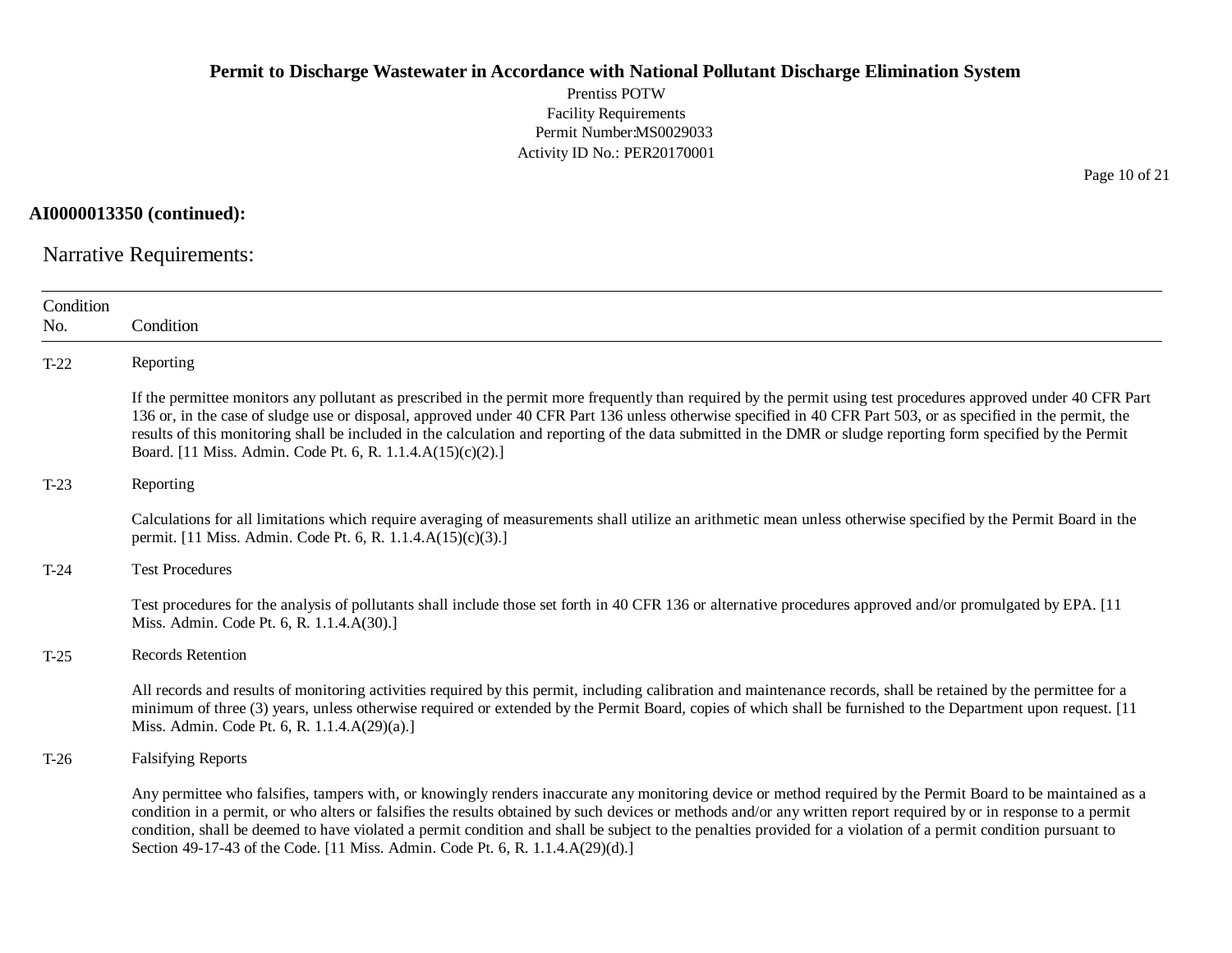Prentiss POTW Facility Requirements Permit Number:MS0029033 Activity ID No.: PER20170001

**AI0000013350 (continued):**

Narrative Requirements:

| Condition<br>No. | Condition                                                                                                                                                                                                                                                                                                                                                                                                                                                                                                                                                                                                                                                                                                                                                                                                                                                                                                                |
|------------------|--------------------------------------------------------------------------------------------------------------------------------------------------------------------------------------------------------------------------------------------------------------------------------------------------------------------------------------------------------------------------------------------------------------------------------------------------------------------------------------------------------------------------------------------------------------------------------------------------------------------------------------------------------------------------------------------------------------------------------------------------------------------------------------------------------------------------------------------------------------------------------------------------------------------------|
| $T-27$           | Duty to Comply                                                                                                                                                                                                                                                                                                                                                                                                                                                                                                                                                                                                                                                                                                                                                                                                                                                                                                           |
|                  | The permittee must comply with all conditions of this permit. Any permit noncompliance constitutes a violation of the Clean Water Act and is grounds for<br>enforcement action; for permit termination, revocation and reissuance, or modification; or denial of a permit renewal application. [11 Miss. Admin. Code Pt. 6,<br>R. 1.1.4.A(2).                                                                                                                                                                                                                                                                                                                                                                                                                                                                                                                                                                            |
| T-28             | Proper Operation, Maintenance and Replacement                                                                                                                                                                                                                                                                                                                                                                                                                                                                                                                                                                                                                                                                                                                                                                                                                                                                            |
|                  | The permittee shall at all times properly operate, maintain, and when necessary, promptly replace all facilities and systems of collection, treatment and control<br>(and related appurtenances) which are installed or used by the permittee to achieve compliance with the conditions of this permit. Proper operation and<br>maintenance includes adequate laboratory controls and appropriate quality assurance procedures. Proper replacement includes maintaining an adequate inventory<br>of replacement equipment and parts for prompt replacement when necessary to maintain continuous collection and treatment of wastewater. This provision<br>requires the operation of back-up or auxiliary facilities or similar systems that are installed by a permittee only when the operation is necessary to achieve<br>compliance with the conditions of the permit. [11 Miss. Admin. Code Pt. 6, R. 1.1.4.A(18).] |
| $T-29$           | Duty to Mitigate                                                                                                                                                                                                                                                                                                                                                                                                                                                                                                                                                                                                                                                                                                                                                                                                                                                                                                         |
|                  | The permittee shall take all reasonable steps to minimize or prevent any discharge or sludge use or disposal in violation of the permit that has a reasonable<br>likelihood of adversely affecting human health or the environment. [11 Miss. Admin. Code Pt. 6, R. 1.1.4.A(19).)]                                                                                                                                                                                                                                                                                                                                                                                                                                                                                                                                                                                                                                       |
| $T-30$           | <b>Bypassing</b>                                                                                                                                                                                                                                                                                                                                                                                                                                                                                                                                                                                                                                                                                                                                                                                                                                                                                                         |
|                  | The permittee shall comply with the terms and conditions regarding bypass found in 40 CFR 122.41(m). $[40 \text{ CFR } 122.41 \text{ (m)}]$                                                                                                                                                                                                                                                                                                                                                                                                                                                                                                                                                                                                                                                                                                                                                                              |

Page 11 of 21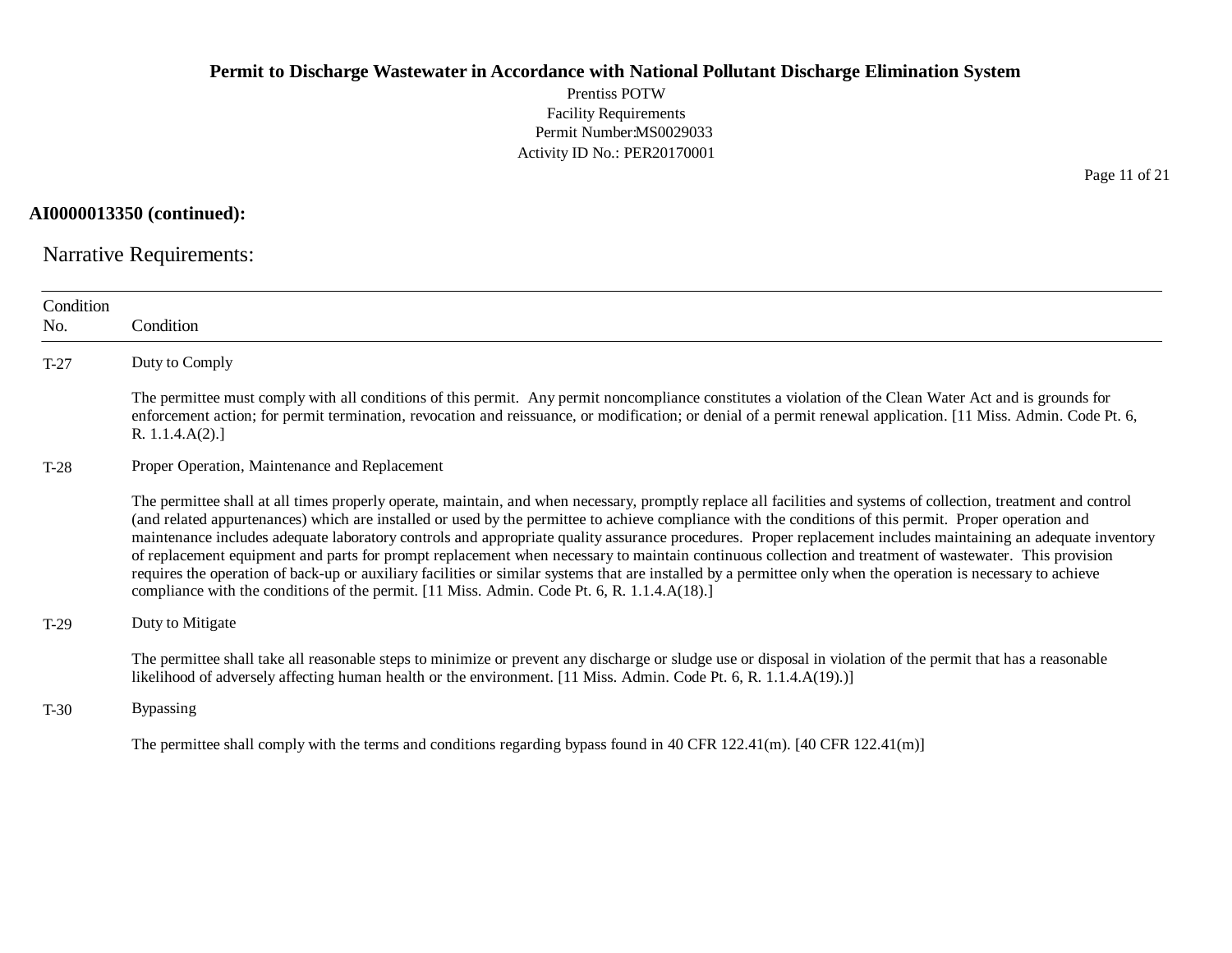Prentiss POTW Facility Requirements Permit Number:MS0029033 Activity ID No.: PER20170001

### **AI0000013350 (continued):**

Narrative Requirements:

| Condition |                                                                                                                                                                                                                                                                                                                                                                                                                                                                                                                                                                                                                                                                                                                                                                                                                    |
|-----------|--------------------------------------------------------------------------------------------------------------------------------------------------------------------------------------------------------------------------------------------------------------------------------------------------------------------------------------------------------------------------------------------------------------------------------------------------------------------------------------------------------------------------------------------------------------------------------------------------------------------------------------------------------------------------------------------------------------------------------------------------------------------------------------------------------------------|
| No.       | Condition                                                                                                                                                                                                                                                                                                                                                                                                                                                                                                                                                                                                                                                                                                                                                                                                          |
| $T-31$    | <b>Bypassing - Definitions</b>                                                                                                                                                                                                                                                                                                                                                                                                                                                                                                                                                                                                                                                                                                                                                                                     |
|           | "Bypass" means the intentional diversion of waste streams from any portion of a treatment facility.                                                                                                                                                                                                                                                                                                                                                                                                                                                                                                                                                                                                                                                                                                                |
|           | "Severe property damage" means substantial physical damage to property, damage to the treatment facilities which causes them to become inoperable, or<br>substantial and permanent loss of natural resources which can reasonably be expected to occur in the absence of a bypass. Severe property damage does not mean<br>economic loss caused by delays in production. [40 CFR 122.41(m)]                                                                                                                                                                                                                                                                                                                                                                                                                        |
| $T-32$    | Bypassing - Bypass not exceeding limitations                                                                                                                                                                                                                                                                                                                                                                                                                                                                                                                                                                                                                                                                                                                                                                       |
|           | The permittee may allow any bypass to occur which does not cause effluent limitations to be exceeded, but only if it also is for essential maintenance to assure<br>efficient operation. These bypasses are not subject to the notice and prohibition provisions of the bypass requirements in this permit. [40 CFR 122.41(m)]                                                                                                                                                                                                                                                                                                                                                                                                                                                                                     |
| $T-33$    | Bypassing-Prohibition of Bypass                                                                                                                                                                                                                                                                                                                                                                                                                                                                                                                                                                                                                                                                                                                                                                                    |
|           | (1) Bypass is prohibited, and the Commission may take enforcement action against a permittee unless:<br>(i) Bypass was unavoidable to prevent loss of life, personal injury, or sever property damage.<br>(ii) There was no feasible alternatives to the bypass, such as the use of auxiliary treatment facilities, retention of untreated wastes, or maintenance during normal<br>periods of equipment downtime. This condition is not satisfied if adequate back-up equipment should have been installed in the exercise of reasonable<br>engineering judgement to prevent a bypass which occurred during normal periods of equipment downtime or preventative maintenance; and<br>(iii) The permittee submitted notices as required under the Twenty-Four Hour reporting requirements set forth in this permit. |
|           | (2) The Commission may approve an anticipated bypass, after considering its adverse affects, if the Commission determines that it will meet the three conditions<br>listed above in paragraph $(1)$ of this permit condition. [40 CFR 122.41(m)]                                                                                                                                                                                                                                                                                                                                                                                                                                                                                                                                                                   |
| $T-34$    | Upsets                                                                                                                                                                                                                                                                                                                                                                                                                                                                                                                                                                                                                                                                                                                                                                                                             |
|           | The permittee shall meet the conditions of 40 CFR 122.41(n) regarding "Upsets" and as in the upset requirements of this permit. [11 Miss. Admin. Code Pt. 6, R.<br>1.1.4.A(27).                                                                                                                                                                                                                                                                                                                                                                                                                                                                                                                                                                                                                                    |

Page 12 of 21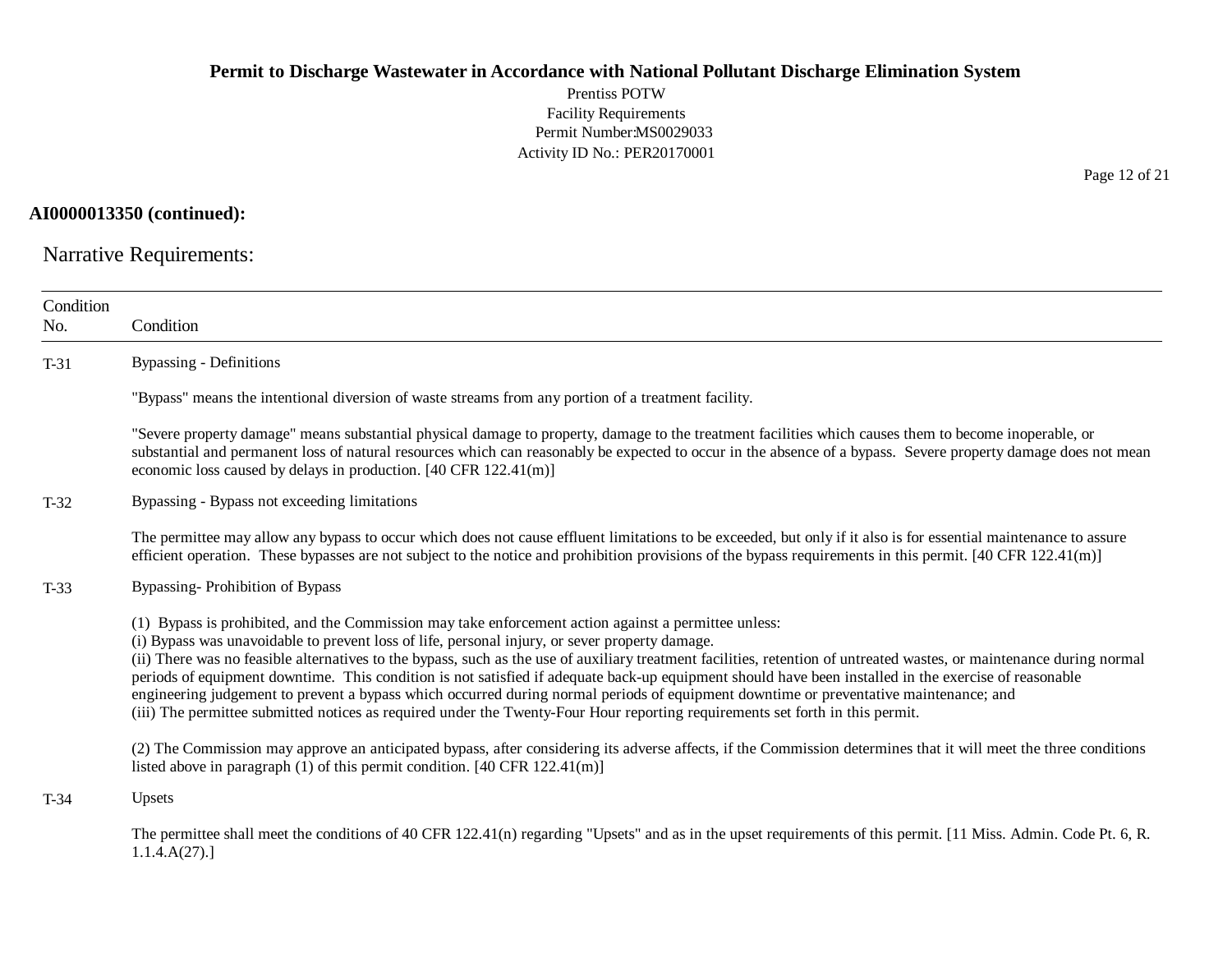Prentiss POTW Facility Requirements Permit Number:MS0029033 Activity ID No.: PER20170001

**AI0000013350 (continued):**

Narrative Requirements:

| Condition<br>No. | Condition                                                                                                                                                                                                                                                                                                                                                                                                                                                                                                                     |
|------------------|-------------------------------------------------------------------------------------------------------------------------------------------------------------------------------------------------------------------------------------------------------------------------------------------------------------------------------------------------------------------------------------------------------------------------------------------------------------------------------------------------------------------------------|
| $T-35$           | <b>Upsets-Definition</b>                                                                                                                                                                                                                                                                                                                                                                                                                                                                                                      |
|                  | "Upset" means an exceptional incident in which there is unintentional and temporary noncompliance with technology based permit effluent limitations because of<br>factors beyond the reasonable control of the permittee. An upset does not include noncompliance to the extent caused by operational error, improperly designed<br>treatment facilities, inadequate treatment facilities, lack of preventive maintenance, or careless or improper operation. [11 Miss. Admin. Code Pt. 6, R.<br>1.1.4.A(27).                 |
| $T-36$           | Upsets - Effect of an Upset                                                                                                                                                                                                                                                                                                                                                                                                                                                                                                   |
|                  | An upset constitutes an affirmative defense to an action brought for noncompliance with such technology based permit effluent limitations if the "conditions"<br>necessary for demonstration of upset" requirements of this permit are met. Any determination made during administrative review of claims that noncompliance<br>was caused by upset, and before an action for noncompliance, shall not constitute final administrative action subject to judicial review. [11 Miss. Admin. Code Pt.<br>6, R.1.1.4. $A(27)$ .] |
| $T-37$           | Upsets - Conditions necessary for demonstration of upset                                                                                                                                                                                                                                                                                                                                                                                                                                                                      |
|                  | A permittee who wishes to establish the affirmative defense of upset shall demonstrate, through properly signed contemporaneous operating logs, or other<br>relevant evidence that:                                                                                                                                                                                                                                                                                                                                           |
|                  | (1) An upset occurred and that the permittee can identify the cause(s) of the upset;<br>(2) The permitted facility was at the time being properly operated;<br>(3) The permittee submitted notice of the upset as required in 40 CFR 122.41( $L$ )( $6$ )( $i$ i)( $B$ )( $24$ -hour notice of noncompliance); and<br>(4) The permittee complied with any remedial measures required under 40 CFR 122.41(d) (Duty to Mitigate). [11 Miss. Admin. Code Pt. 6, R.1.1.4.A(27).]                                                  |
| $T-38$           | Upsets - Burden of proof                                                                                                                                                                                                                                                                                                                                                                                                                                                                                                      |
|                  | In any enforcement proceeding the permittee seeking to establish the occurrence of an upset has the burden of proof. [11 Miss. Admin. Code Pt. 6, R.<br>1.1.4.A(27).                                                                                                                                                                                                                                                                                                                                                          |

Page 13 of 21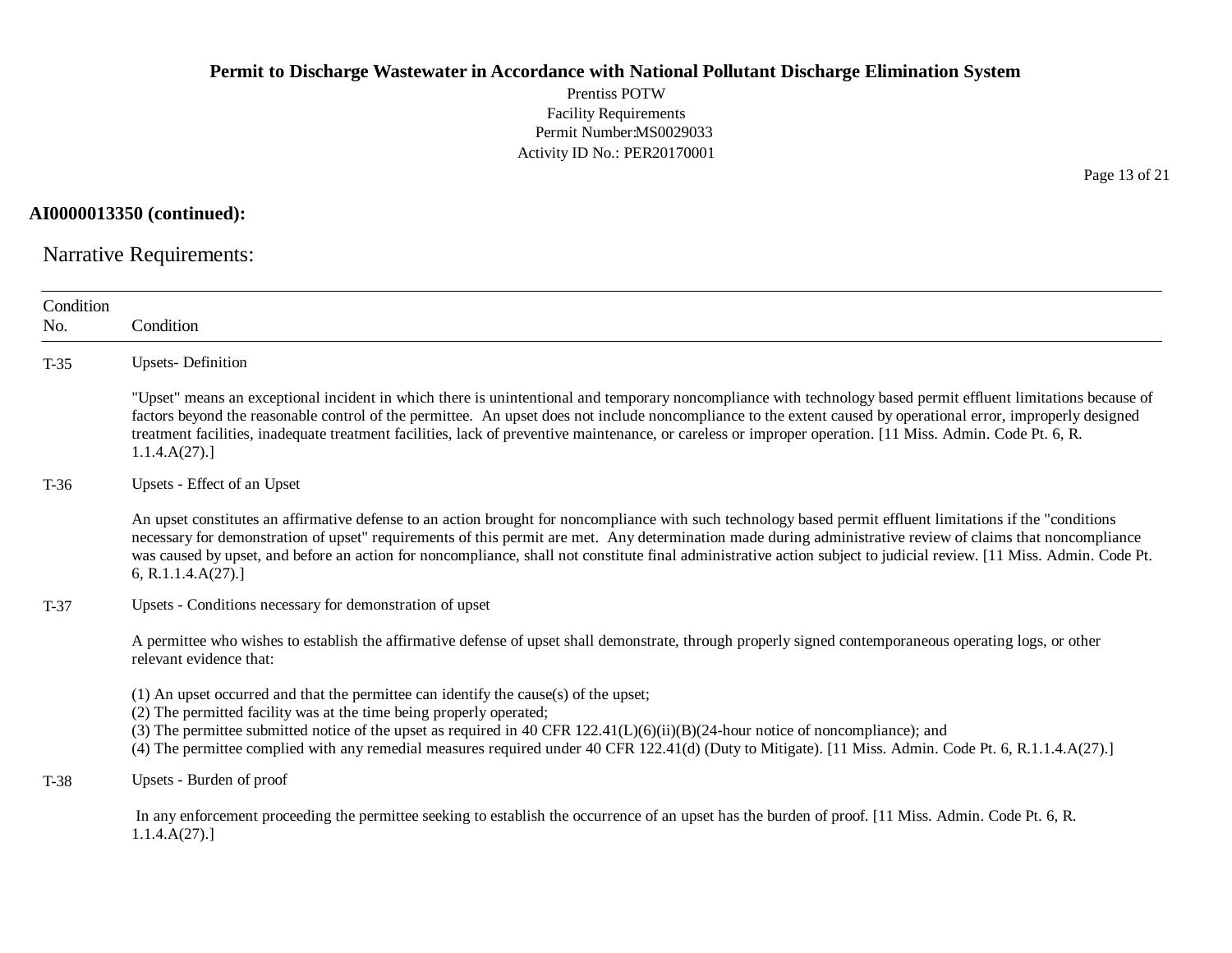Prentiss POTW Facility Requirements Permit Number:MS0029033 Activity ID No.: PER20170001

**AI0000013350 (continued):**

Narrative Requirements:

| Condition<br>No. | Condition                                                                                                                                                                                                                                                                                                                                                                                                                                                                                                                                                                                                                                  |
|------------------|--------------------------------------------------------------------------------------------------------------------------------------------------------------------------------------------------------------------------------------------------------------------------------------------------------------------------------------------------------------------------------------------------------------------------------------------------------------------------------------------------------------------------------------------------------------------------------------------------------------------------------------------|
| $T-39$           | <b>Removed Substances</b>                                                                                                                                                                                                                                                                                                                                                                                                                                                                                                                                                                                                                  |
|                  | Solids, sludges, filter backwash, or other residuals removed in the course of treatment or control of wastewater shall be disposed of in a manner such as to prevent<br>such materials from entering State waters and in a manner consistent with the Mississippi Solid Waste Disposal Act, the Federal Resource Conservation and<br>Recovery Act, and the Mississippi Water Pollution Control Act. [11 Miss. Admin. Code Pt. 6, R. 1.1.4.A(21).]                                                                                                                                                                                          |
| $T-40$           | <b>Power Failures</b>                                                                                                                                                                                                                                                                                                                                                                                                                                                                                                                                                                                                                      |
|                  | If electric power is required, in order to maintain compliance with the conditions and prohibitions of the permit, the permittee shall either:                                                                                                                                                                                                                                                                                                                                                                                                                                                                                             |
|                  | (1) Provide an alternative power source to operate the wastewater control facilities; or, if such alternative power source is not in existence, and no date for its<br>implementation appears in the permit,<br>(2) Halt, reduce, or otherwise control production and/or all wastewater flows upon reduction, loss, or failure of the primary source of power to the wastewater<br>control facilities. [11 Miss. Admin. Code Pt. 6, R. $1.1.4.A(22).$ ]                                                                                                                                                                                    |
| $T-41$           | <b>Inspection and Entry</b>                                                                                                                                                                                                                                                                                                                                                                                                                                                                                                                                                                                                                |
|                  | The permittee shall allow any authorized Commission representative to enter the permittee's premises at any reasonable time, to have access to and copy any<br>applicable records, to inspect process facilities, treatment works, monitoring methods or equipment or to take samples, as authorized by Section 49-17-21 of the<br>Code. In the event of investigation during an emergency response action, a reasonable time shall be any time of the day or night. Follow-up investigations<br>subsequent to the conclusion of the emergency event shall be conducted at reasonable times. [11 Miss. Admin. Code Pt. 6, R. 1.1.4.A(17).] |
| $T-42$           | Transfer of Ownership or Control                                                                                                                                                                                                                                                                                                                                                                                                                                                                                                                                                                                                           |
|                  | This permit is not transferable to any person without proper modification of this permit following procedures found in [11 Miss. Admin. Code Pt. 6, R. 1.1.5.C.]                                                                                                                                                                                                                                                                                                                                                                                                                                                                           |
| $T-43$           | <b>Signatory Requirements</b>                                                                                                                                                                                                                                                                                                                                                                                                                                                                                                                                                                                                              |
|                  | All applications, reports, or information submitted to the Permit Board shall be signed and certified. [11 Miss. Admin. Code Pt. 6, R. 1.1.2.C.]                                                                                                                                                                                                                                                                                                                                                                                                                                                                                           |

Page 14 of 21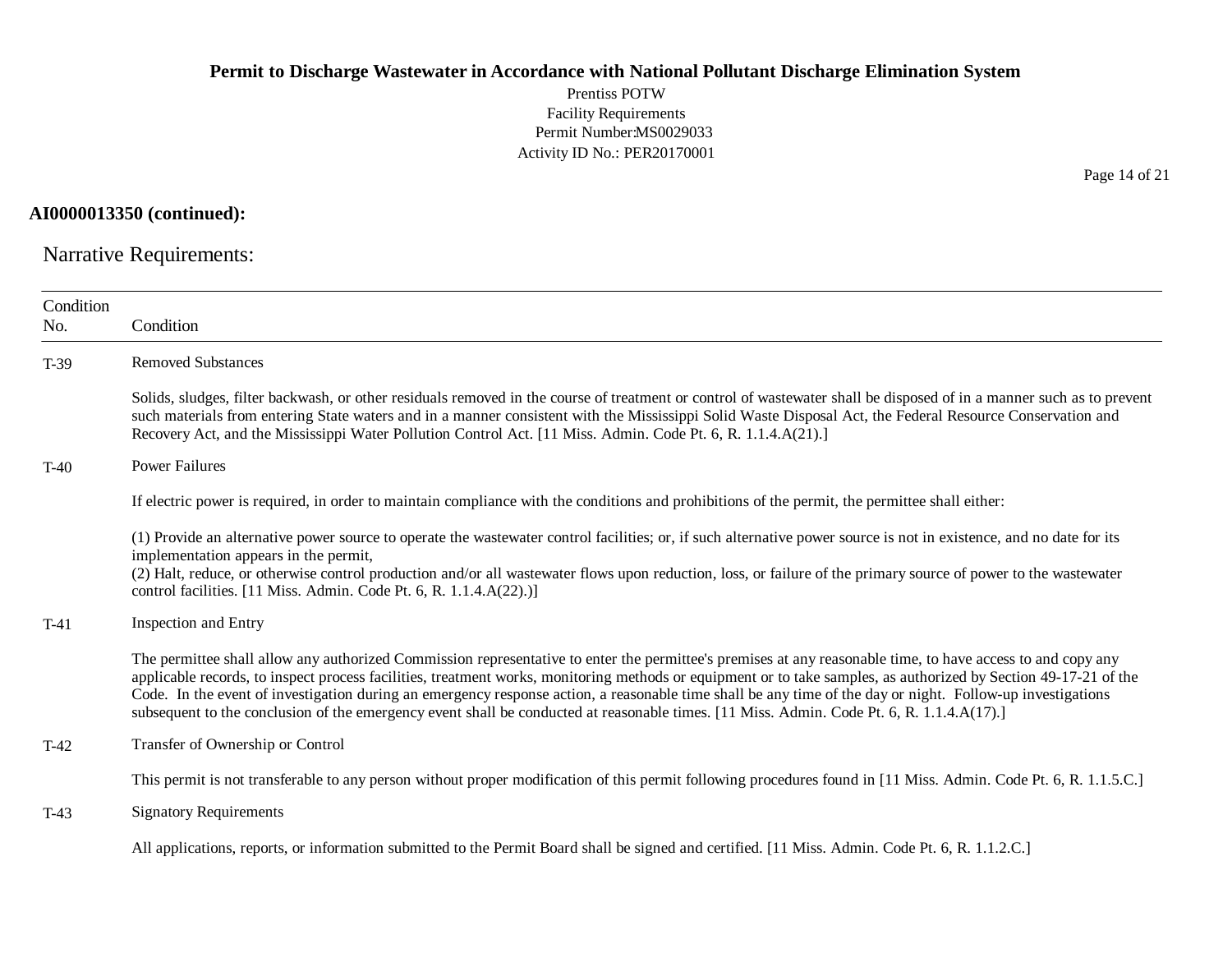Prentiss POTW Facility Requirements Permit Number:MS0029033 Activity ID No.: PER20170001

### **AI0000013350 (continued):**

Narrative Requirements:

| Condition<br>No. | Condition                                                                                                                                                                                                                                                                                                                                                                                                                                                                                                                                                                                                                                                                                                                                                                                                                                                                                                                                                                                                                                                                                                                                      |
|------------------|------------------------------------------------------------------------------------------------------------------------------------------------------------------------------------------------------------------------------------------------------------------------------------------------------------------------------------------------------------------------------------------------------------------------------------------------------------------------------------------------------------------------------------------------------------------------------------------------------------------------------------------------------------------------------------------------------------------------------------------------------------------------------------------------------------------------------------------------------------------------------------------------------------------------------------------------------------------------------------------------------------------------------------------------------------------------------------------------------------------------------------------------|
| $T-44$           | <b>Signatory Requirements - Application Signatures</b>                                                                                                                                                                                                                                                                                                                                                                                                                                                                                                                                                                                                                                                                                                                                                                                                                                                                                                                                                                                                                                                                                         |
|                  | All permit applications shall be signed as follows:                                                                                                                                                                                                                                                                                                                                                                                                                                                                                                                                                                                                                                                                                                                                                                                                                                                                                                                                                                                                                                                                                            |
|                  | (1) For a corporation: by a responsible corporate officer. For the purpose of this Section, a responsible corporate officer means: (i) a president, secretary,<br>treasurer or vice president of the corporation in charge of a principal business function, or any other person who performs similar policy - or decision-making<br>function for the corporation, or (ii) the manager of one or more manufacturing, production, or operating facilities provided, the manager is authorized to make<br>management decisions which govern the operation of the regulated facility including having the explicit or implicit duty of making major capital investment<br>recommendations, and initiating and directing other comprehensive measures to assure long term environmental compliance with environmental laws and<br>regulations; the manager can ensure that the necessary systems are established or actions taken to gather complete and accurate information for permit<br>application requirements; and where authority to sign documents has been assigned or delegated to the manager in accordance with corporate procedures. |
|                  | (2) For a partnership or sole proprietorship: by a general partner or the proprietor, respectively; or                                                                                                                                                                                                                                                                                                                                                                                                                                                                                                                                                                                                                                                                                                                                                                                                                                                                                                                                                                                                                                         |
|                  | (3) For a municipality, State, Federal, or other public agency: by either a principal executive officer or ranking elected official. [11 Miss. Admin. Code Pt. 6, R.<br>1.1.2.C.]                                                                                                                                                                                                                                                                                                                                                                                                                                                                                                                                                                                                                                                                                                                                                                                                                                                                                                                                                              |
| $T-45$           | Signatory Requirements - Reports and Other Information                                                                                                                                                                                                                                                                                                                                                                                                                                                                                                                                                                                                                                                                                                                                                                                                                                                                                                                                                                                                                                                                                         |
|                  | All reports required by the permit and other information requested by the Permit Board shall be signed by a person described by the application signature<br>requirements in this permit or by a duly authorized representative of that person. A person is a duly authorized representative only if:                                                                                                                                                                                                                                                                                                                                                                                                                                                                                                                                                                                                                                                                                                                                                                                                                                          |
|                  | (1) The authorization is made in writing by a person described by the application signature requirements;<br>(2) The authorization specifies either an individual or a position having responsibility for the overall operation of the regulated facility or activity, such as the<br>position of plant manager, operator of a well or a well field, superintendent, position having overall responsibility for environmental matters for the company. (A<br>duly authorized representative may thus be either a named individual or any individual occupying a named position.); and<br>$\alpha$ at $\alpha$ in the same form interest at $\alpha$ in $\alpha$ math $\alpha$ in                                                                                                                                                                                                                                                                                                                                                                                                                                                               |

(3) The written authorization is submitted to the Permit Board. [11 Miss. Admin. Code Pt. 6, R. 1.1.2.C.]

Page 15 of 21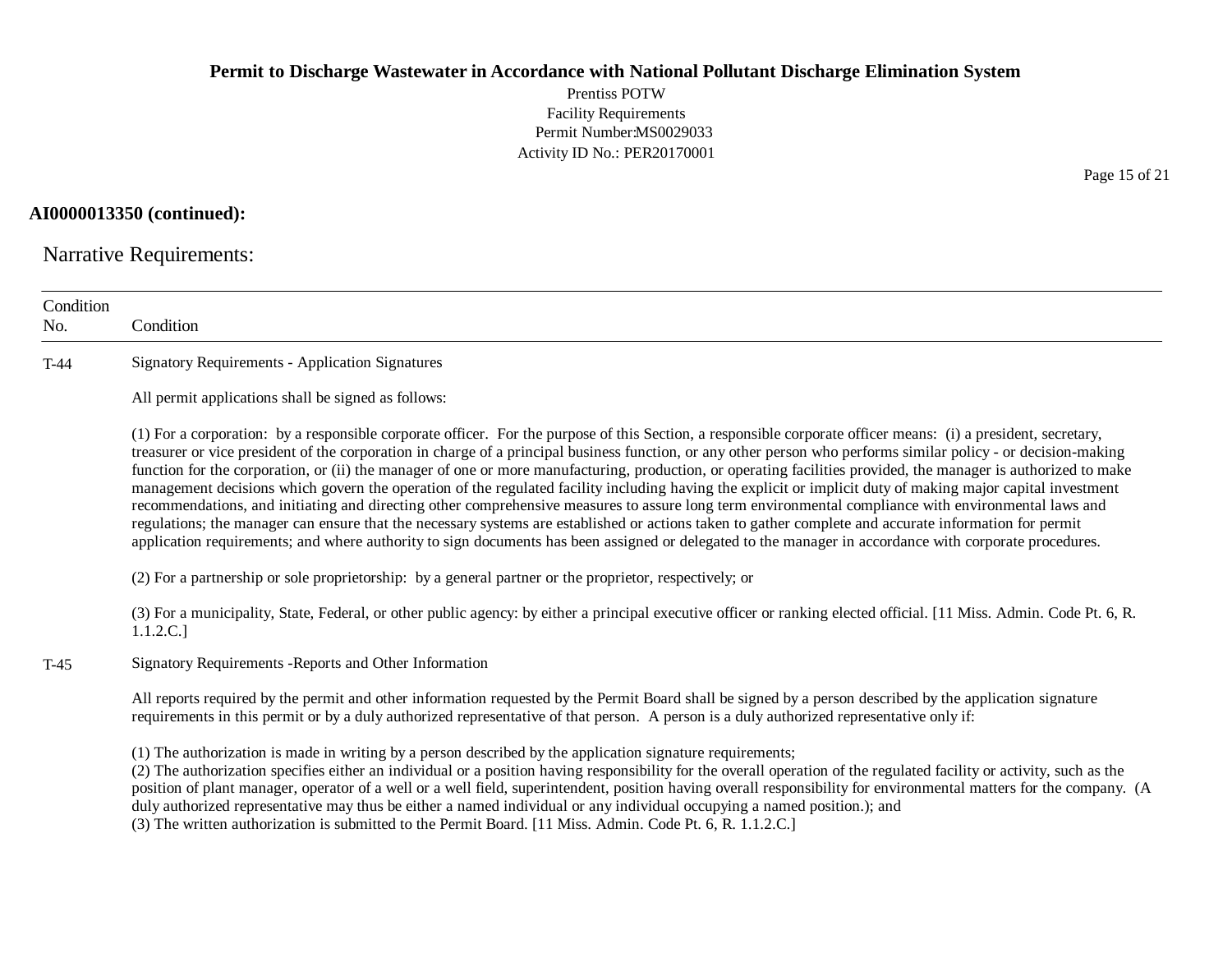Prentiss POTW Facility Requirements Permit Number:MS0029033 Activity ID No.: PER20170001

### **AI0000013350 (continued):**

Narrative Requirements:

| Condition<br>No. | Condition                                                                                                                                                                                                                                                                                                                                                                                                                                                                                                                                                                                                                                                                                                                |
|------------------|--------------------------------------------------------------------------------------------------------------------------------------------------------------------------------------------------------------------------------------------------------------------------------------------------------------------------------------------------------------------------------------------------------------------------------------------------------------------------------------------------------------------------------------------------------------------------------------------------------------------------------------------------------------------------------------------------------------------------|
| $T-46$           | Signatory Requirements - Changes to Authorization                                                                                                                                                                                                                                                                                                                                                                                                                                                                                                                                                                                                                                                                        |
|                  | If an authorization under the signatory requirements of this permit is no longer accurate because a different individual or position has responsibility for the<br>overall operation of the facility, a new authorization satisfying the signatory requirements of this permit must be submitted to the Permit Board prior to or<br>together with any reports, information, or applications. [11 Miss. Admin. Code Pt. 6, R. 1.1.2.C.]                                                                                                                                                                                                                                                                                   |
| T-47             | <b>Signatory Requirements - Certification</b>                                                                                                                                                                                                                                                                                                                                                                                                                                                                                                                                                                                                                                                                            |
|                  | Any person signing a document under the signatory requirements stated in this permit shall make the following certification:                                                                                                                                                                                                                                                                                                                                                                                                                                                                                                                                                                                             |
|                  | "I certify under penalty of law that this document and all attachments were prepared under the direction or supervision in accordance with a system designed to<br>assure that qualified personnel properly gather and evaluate the information submitted. Based on my inquiry of the person or persons who manage the system, or<br>those persons directly responsible for gathering the information, the information submitted is, to the best of my knowledge and belief, true, accurate, and<br>complete. I am aware that there are significant penalties for submitting false information, including the possibility of fine and imprisonment for knowing<br>violations." [11 Miss. Admin. Code Pt. 6, R. 1.1.2.C.] |
| $T-48$           | Availability of Records<br>Except for information deemed to be confidential under the Mississippi Code Ann. 49-17-39 and 40 CFR 123.41, file information relating to this permit shall be<br>made available for public inspection and copying during normal business hours at the office of the Department of Environmental Quality in Jackson, Mississippi.<br>Written request must be provided in accordance with policies developed by the Commission and must state, specifically, records proposed for review, date<br>proposed for review and copying requirements. [11 Miss. Admin. Code Pt. 6, R. 1.1.3.E.]                                                                                                      |
| T-49             | Duty to Provide Information                                                                                                                                                                                                                                                                                                                                                                                                                                                                                                                                                                                                                                                                                              |
|                  | The permittee shall furnish to the Permit Board within a reasonable time any relevant information which the Permit Board may request to determine whether<br>cause exists for modifying, revoking and reissuing, or terminating the permit, or to determine compliance with the permit. The permittee shall also furnish to the<br>Permit Board upon request, copies of records required to be kept by the permit. [11 Miss. Admin. Code Pt. 6, R. 1.1.4.A(16).]                                                                                                                                                                                                                                                         |

Page 16 of 21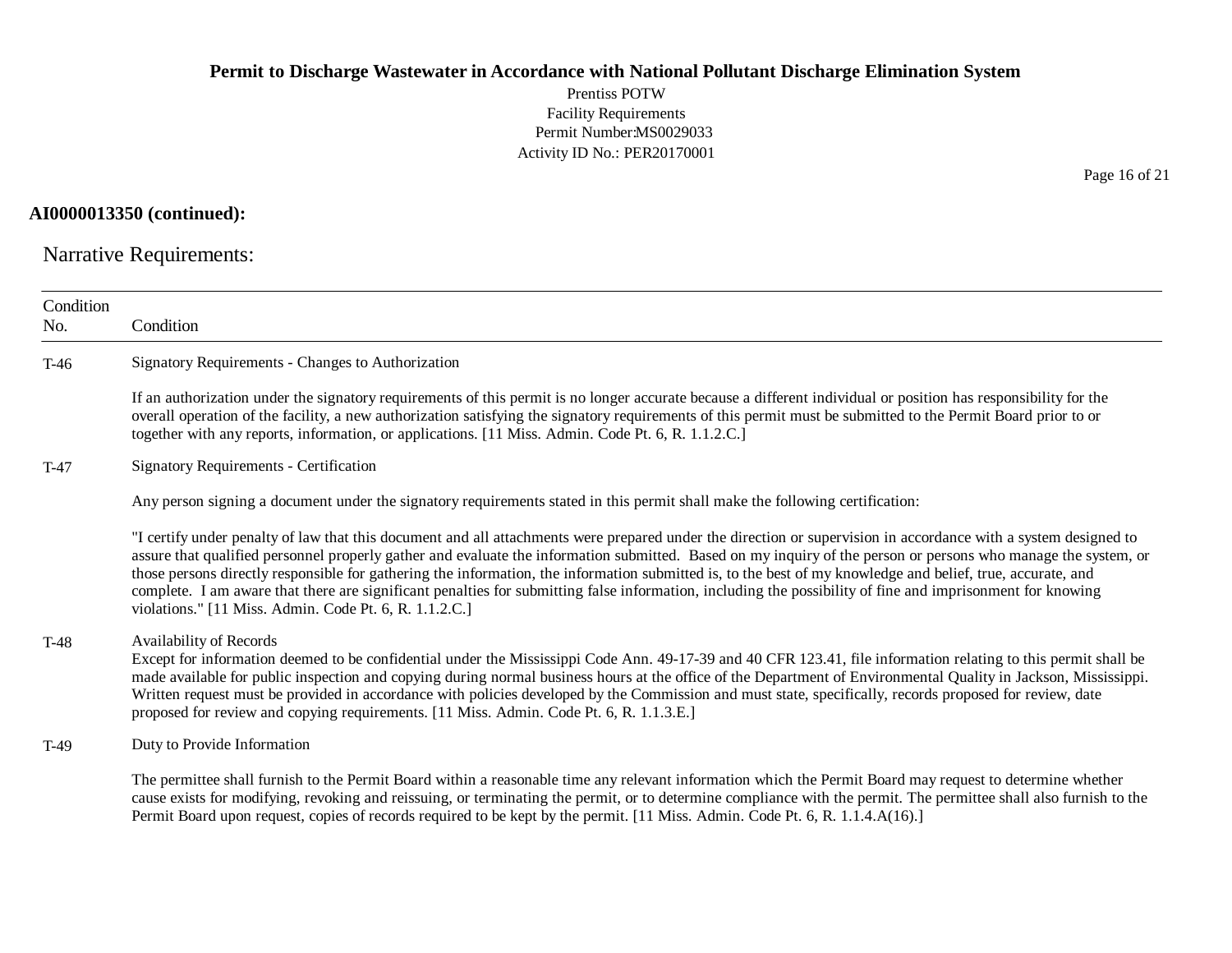Prentiss POTW Facility Requirements Permit Number:MS0029033 Activity ID No.: PER20170001

**AI0000013350 (continued):**

Narrative Requirements:

| Condition<br>No. | Condition                                                                                                                                                                                                                                                                                                                                                                                                                                                                                                                                                                                                                                                                            |
|------------------|--------------------------------------------------------------------------------------------------------------------------------------------------------------------------------------------------------------------------------------------------------------------------------------------------------------------------------------------------------------------------------------------------------------------------------------------------------------------------------------------------------------------------------------------------------------------------------------------------------------------------------------------------------------------------------------|
| $T-50$           | <b>Toxic Pollutants</b>                                                                                                                                                                                                                                                                                                                                                                                                                                                                                                                                                                                                                                                              |
|                  | The permittee shall comply with any toxic effluent standard or prohibition (including any schedule of compliance specified in such effluent standard or<br>prohibition) established under Section 307(a) of the Federal Water Pollution Control Act. [11 Miss. Admin. Code Pt. 6, R. 1.1.4.A(26).]                                                                                                                                                                                                                                                                                                                                                                                   |
| $T-51$           | <b>Toxic Pollutants Notification Requirements</b>                                                                                                                                                                                                                                                                                                                                                                                                                                                                                                                                                                                                                                    |
|                  | The permittee shall comply with the applicable provisions of 40 CFR 122.42. [11 Miss. Admin. Code Pt. 6, R. 1.1.4.A(26).]                                                                                                                                                                                                                                                                                                                                                                                                                                                                                                                                                            |
| $T-52$           | Civil and Criminal Liability                                                                                                                                                                                                                                                                                                                                                                                                                                                                                                                                                                                                                                                         |
|                  | (1) Any person who violates a term, condition or schedule of compliance contained within this permit or the Mississippi Water Pollution Control Law is subject to<br>the actions defined by law.<br>(2) Except as provided in permit conditions on "Bypassing" and "Upsets", nothing in this permit shall be construed to relieve the permittee from civil or criminal<br>penalties for noncompliance.<br>(3) It shall not be the defense of the permittee in an enforcement action that it would have been necessary to halt or reduce the permitted activity in order to<br>maintain compliance with the conditions of this permit. [11 Miss. Admin. Code Pt. 6, R. 1.1.4.A(24).)] |
| $T-53$           | Oil and Hazardous Substance Liability                                                                                                                                                                                                                                                                                                                                                                                                                                                                                                                                                                                                                                                |
|                  | Nothing in this permit shall be construed to preclude the institution of any legal action or relieve the permittee from any responsibilities, liabilities, or penalties to<br>which the permittee is or may be subject to under Section 311 of the Federal Water Pollution Control Act and applicable provisions under Mississippi Law<br>pertaining to transportation, storage, treatment, or spillage of oil or hazardous substances. [11 Miss. Admin. Code Pt. 6, R. 1.1.4.A(23).]                                                                                                                                                                                                |
| $T-54$           | <b>Property Rights</b>                                                                                                                                                                                                                                                                                                                                                                                                                                                                                                                                                                                                                                                               |
|                  | The issuance of this permit does not convey any property rights in either real or personal property, or any exclusive privileges, nor does it authorize any injury to<br>private property or any invasion of personal rights, nor any infringement of Federal, State, or local laws or regulations. [11 Miss. Admin. Code Pt. 6, R. 1.1.5.<br>$E.$ ]                                                                                                                                                                                                                                                                                                                                 |

Page 17 of 21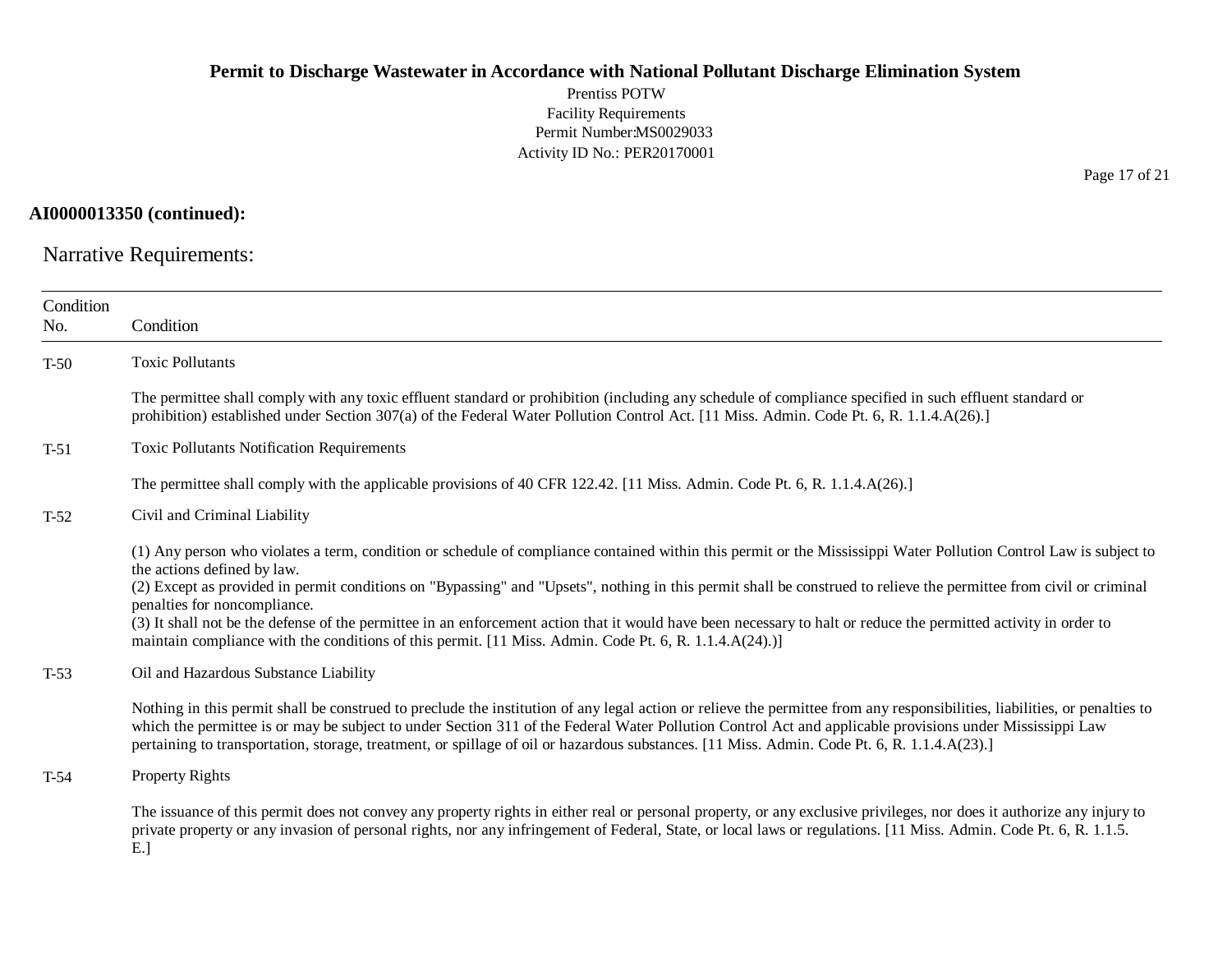Prentiss POTW Facility Requirements Permit Number:MS0029033 Activity ID No.: PER20170001

**AI0000013350 (continued):**

Narrative Requirements:

| Condition<br>No. | Condition                                                                                                                                                                                                                                                                                                                                                                                                                                                                                                                                                                                                                                                                                                                                                                                                                                                                                                                                                            |
|------------------|----------------------------------------------------------------------------------------------------------------------------------------------------------------------------------------------------------------------------------------------------------------------------------------------------------------------------------------------------------------------------------------------------------------------------------------------------------------------------------------------------------------------------------------------------------------------------------------------------------------------------------------------------------------------------------------------------------------------------------------------------------------------------------------------------------------------------------------------------------------------------------------------------------------------------------------------------------------------|
| $T-55$           | Severability                                                                                                                                                                                                                                                                                                                                                                                                                                                                                                                                                                                                                                                                                                                                                                                                                                                                                                                                                         |
|                  | The provisions of this permit are severable. If any provision of this permit, or the application of any provision of this permit to any circumstances, is challenged<br>or held invalid, the validity of the remaining permit provisions and/or portions thereof or their application to other persons or sets of circumstances, shall not be<br>affected thereby. [11 Miss. Admin. Code Pt. 6, R. 1.1.4.A(25).]                                                                                                                                                                                                                                                                                                                                                                                                                                                                                                                                                     |
| $T-56$           | Protection of Confidential Information                                                                                                                                                                                                                                                                                                                                                                                                                                                                                                                                                                                                                                                                                                                                                                                                                                                                                                                               |
|                  | (1) Pursuant to Miss. Code Ann. '49-17-39 and 40 CFR 123.41, the Permit Board shall make available to the public all information contained on any form and<br>all public comments on such information. Effluent data and information concerning air or water quality shall also be made available to the public. Information<br>that is determined by the Commission to be trade secrets shall not be disclosed to the public without prior consent of the source of such information. When a<br>claim of confidentiality is made by a person in accordance with the provisions of Miss. Code Ann. '49-17-39, a recommendation on the questions of<br>confidentiality shall be made by the Commission and forwarded to the Regional Administrator (or his/her designee) of EPA for his concurrence in such<br>determination of confidentiality. [11 Miss. Admin. Code Pt. 6, R. 1.1.3.F.]                                                                            |
| $T-57$           | Protection of Confidential Information-continued                                                                                                                                                                                                                                                                                                                                                                                                                                                                                                                                                                                                                                                                                                                                                                                                                                                                                                                     |
|                  | (2) A copy of a State, UIC, or NPDES permit application, public notice, fact sheet, draft permit and other forms relating thereto, including written public<br>comment and other reports, files and information relating to the application not classified as confidential information by the Commission pursuant to part (1) of<br>this requirement, shall be available for public inspection and copying during normal business hours at the office of the Department in Jackson, Mississippi. [11]<br>Miss. Admin. Code Pt. 6, R. 1.1.3.F.]                                                                                                                                                                                                                                                                                                                                                                                                                       |
| $T-58$           | Protection of Confidential Information-continued                                                                                                                                                                                                                                                                                                                                                                                                                                                                                                                                                                                                                                                                                                                                                                                                                                                                                                                     |
|                  | (3) Upon determination by the Commission that information submitted by a permit applicant is entitled to protection against disclosure as trade secrets, the<br>information shall be so labeled and otherwise handled as confidential. Copies of the information and a notice of the Commission's action shall be forwarded to<br>the Regional Administrator (or his/her designee). In making its determination of entitlement to protection as a trade secret, the Commission shall follow the<br>procedure set forth in Miss. Code Ann. '49-17-39. In the event the Commission denies the claim of confidentiality, the applicant shall have, upon notification<br>thereof, the right to appeal the Commission's determination in the same manner provided for other orders of the Commission. No disclosure, except to EPA,<br>shall be allowed until any appeal from the determination of the Commission is completed. [11 Miss. Admin. Code Pt. 6, R. 1.1.3.F.] |

Page 18 of 21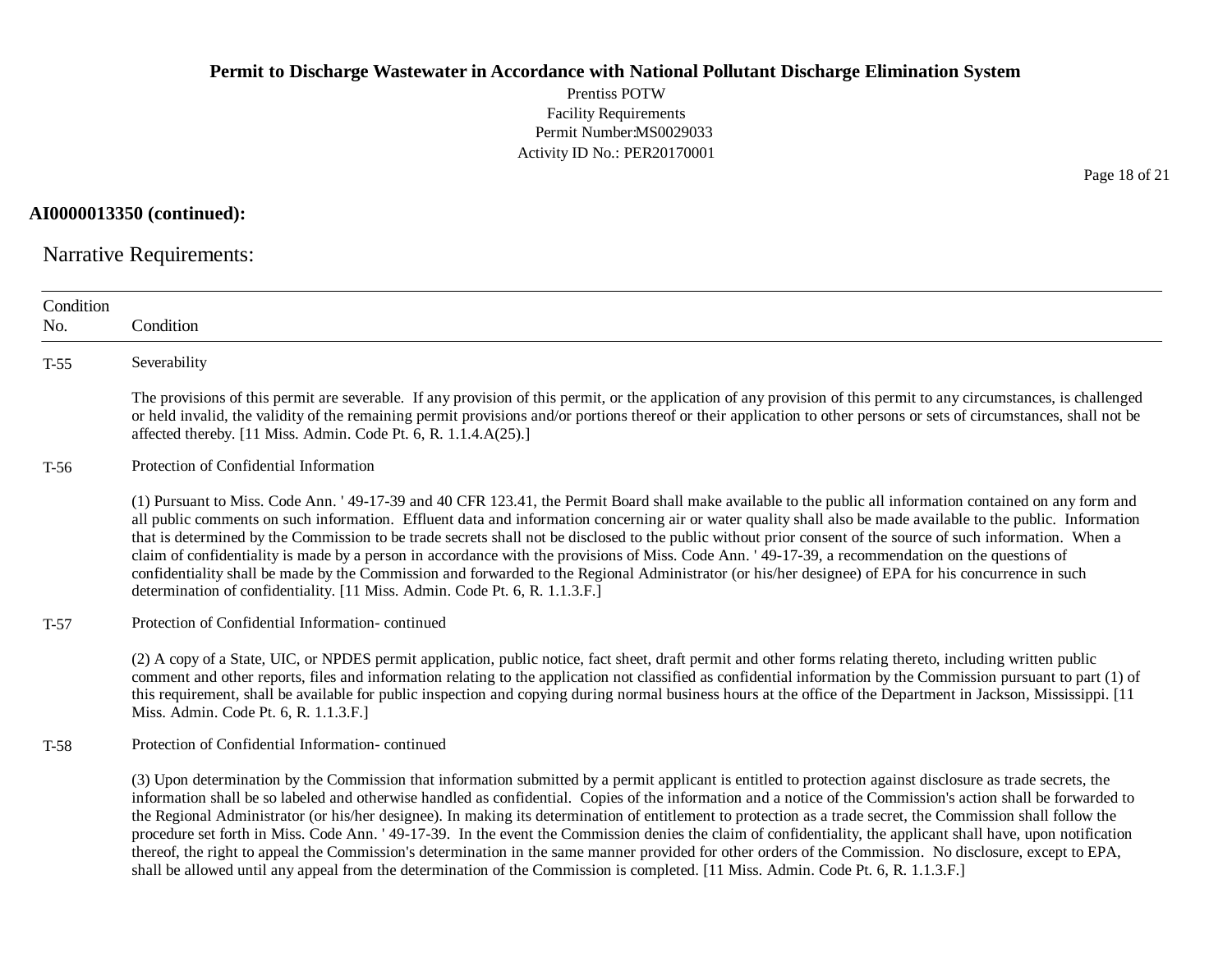Prentiss POTW Facility Requirements Permit Number:MS0029033 Activity ID No.: PER20170001

### **AI0000013350 (continued):**

Narrative Requirements:

| Condition |                                                                                                                                                                                                                                                                                                                                                                                                                                                                                                                                                                                                                                                                                                                                                                                                                                                                                                                                                    |
|-----------|----------------------------------------------------------------------------------------------------------------------------------------------------------------------------------------------------------------------------------------------------------------------------------------------------------------------------------------------------------------------------------------------------------------------------------------------------------------------------------------------------------------------------------------------------------------------------------------------------------------------------------------------------------------------------------------------------------------------------------------------------------------------------------------------------------------------------------------------------------------------------------------------------------------------------------------------------|
| No.       | Condition                                                                                                                                                                                                                                                                                                                                                                                                                                                                                                                                                                                                                                                                                                                                                                                                                                                                                                                                          |
| $T-59$    | Spill Prevention and Best Management Plans                                                                                                                                                                                                                                                                                                                                                                                                                                                                                                                                                                                                                                                                                                                                                                                                                                                                                                         |
|           | Any permittee which has above ground bulk storage capacity, of more than 1320 gallons or any single container with a capacity greater than 660 gallons, of<br>materials and/or liquids (including but not limited to, all raw, finished and/or waste material) with chronic or acute potential for pollution impact on waters of the<br>State and not subject to Mississippi Hazardous Waste Management Regulations or 40 CFR 112 (Oil Pollution Prevention) regulations shall provide secondary<br>containment as found in 40 CFR 112 or equivalent protective measures such as trenches or waterways which would conduct any tank releases to a permitted<br>treatment system or sufficient equalization or treatment capacity needed to prevent chronic/acute pollution impact. [11 Miss. Admin. Code Pt. 6, R.<br>1.1.4.A(12)(a).                                                                                                              |
| $T-60$    | Reopener Clause                                                                                                                                                                                                                                                                                                                                                                                                                                                                                                                                                                                                                                                                                                                                                                                                                                                                                                                                    |
|           | This permit shall be modified, or alternately, revoked and reissued, to comply with any applicable effluent standard, limitation or storm water regulation issued or<br>approved under Section 301(b)(2)(C), and (D), 304(b)(2), 307(a)(2) and 402(p) of the Federal Water Pollution Control Act if the effluent standard, limitation or<br>regulation so issued or approved:                                                                                                                                                                                                                                                                                                                                                                                                                                                                                                                                                                      |
|           | 1. Contains different conditions or is otherwise more stringent than any effluent limitation in the permit; or<br>2. Controls any pollutant not limited in the permit.<br>3. This permit shall be modified to reflect any additional or otherwise more stringent limitations and additional monitoring as determined to be necessary by the<br>results of a Completed TMDL. [11 Miss. Admin. Code Pt. 6, R. 1.1.4.F(1).]                                                                                                                                                                                                                                                                                                                                                                                                                                                                                                                           |
| $T-61$    | <b>Closure Requirements</b>                                                                                                                                                                                                                                                                                                                                                                                                                                                                                                                                                                                                                                                                                                                                                                                                                                                                                                                        |
|           | Should the permittee decide to permanently close and abandon the premises upon which it operates, it shall provide a Closure Plan to the Permit Board no later<br>than 90 days prior to doing so. This Closure Plan shall address how and when all manufactured products, by-products, raw materials, stored chemicals, and solid<br>and liquid waste and residues will be removed from the premises or permanently disposed of on site such that no potential environmental hazard to the waters of<br>the State will be presented. Closure plan(s) submitted to and approved by Mississippi Department of Environmental Quality for compliance with other<br>environmental regulations will satisfy the closure requirements for those items specifically addressed in the closure plan(s) as long as the closure does not present<br>a potential for environmental hazard to waters of the State. [11 Miss. Admin. Code Pt. 6, R. 1.1.4.A(11).] |

Page 19 of 21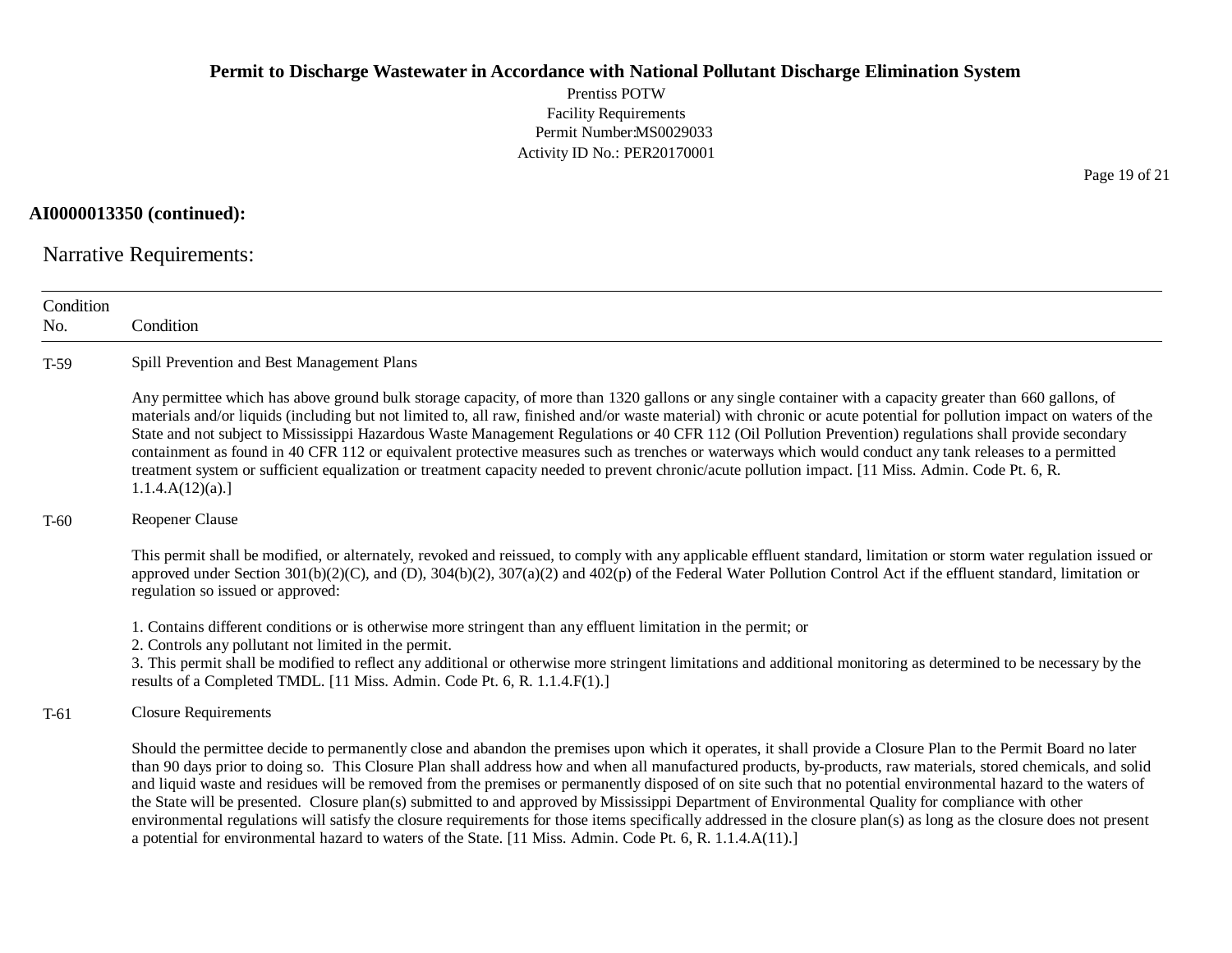Prentiss POTW Facility Requirements Permit Number:MS0029033 Activity ID No.: PER20170001

**AI0000013350 (continued):**

Narrative Requirements:

| Condition<br>No. | Condition                                                                                                                                                                                                                                                                                                                                            |
|------------------|------------------------------------------------------------------------------------------------------------------------------------------------------------------------------------------------------------------------------------------------------------------------------------------------------------------------------------------------------|
| $T-62$           | Permit Actions                                                                                                                                                                                                                                                                                                                                       |
|                  | The permit may be modified, revoked and reissued, or terminated for cause. The filing of a request by the permittee for a permit modification, revocation and<br>reissuance, or termination, or a modification of planned changes or anticipated noncompliance, does not stay any permit condition. [11 Miss. Admin. Code Pt. 6,<br>R. $1.1.5.C(5).$ |

Page 20 of 21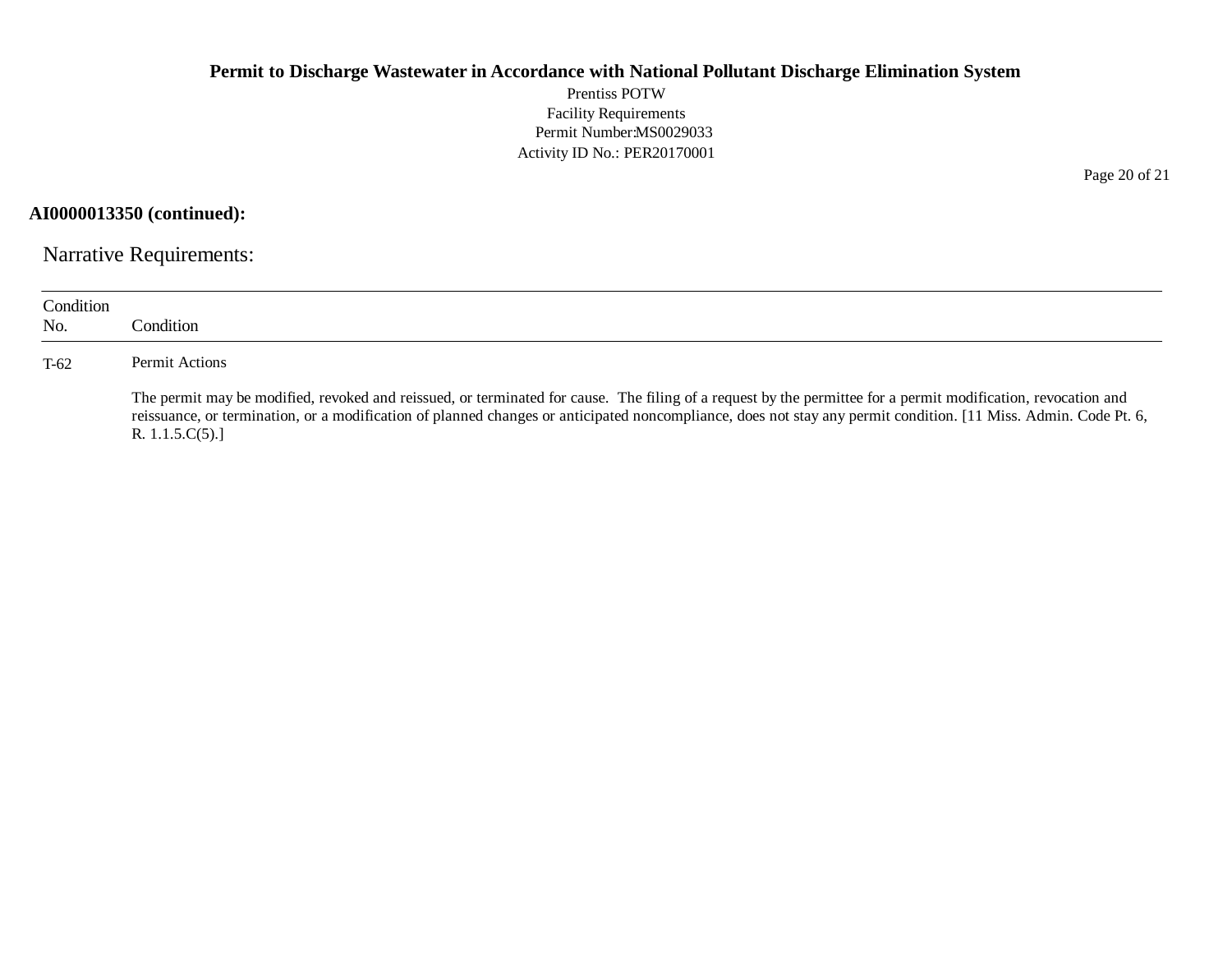### **Permit to Discharge Wastewater in Accordance with National Pollutant Discharge Elimination System** Prentiss POTW Facility Requirements Permit Number:MS0029033 Activity ID No.: PER20170001

Page 21 of 21

### **RPNT0000000001 (MS0029033 - 001 ) Outfall 001 (Treated Domestic Wastewater Discharge):**

Submittal/Action Requirements:

| Condition<br>No. | Condition.                                                                                                                                                         |
|------------------|--------------------------------------------------------------------------------------------------------------------------------------------------------------------|
| $S-1$            | The Permittee shall submit analytical results on an annual Discharge Monitoring Report (DMR): Due annually by the 28th of January. [WPC-1 Chapter One<br>IV.A(15)c |